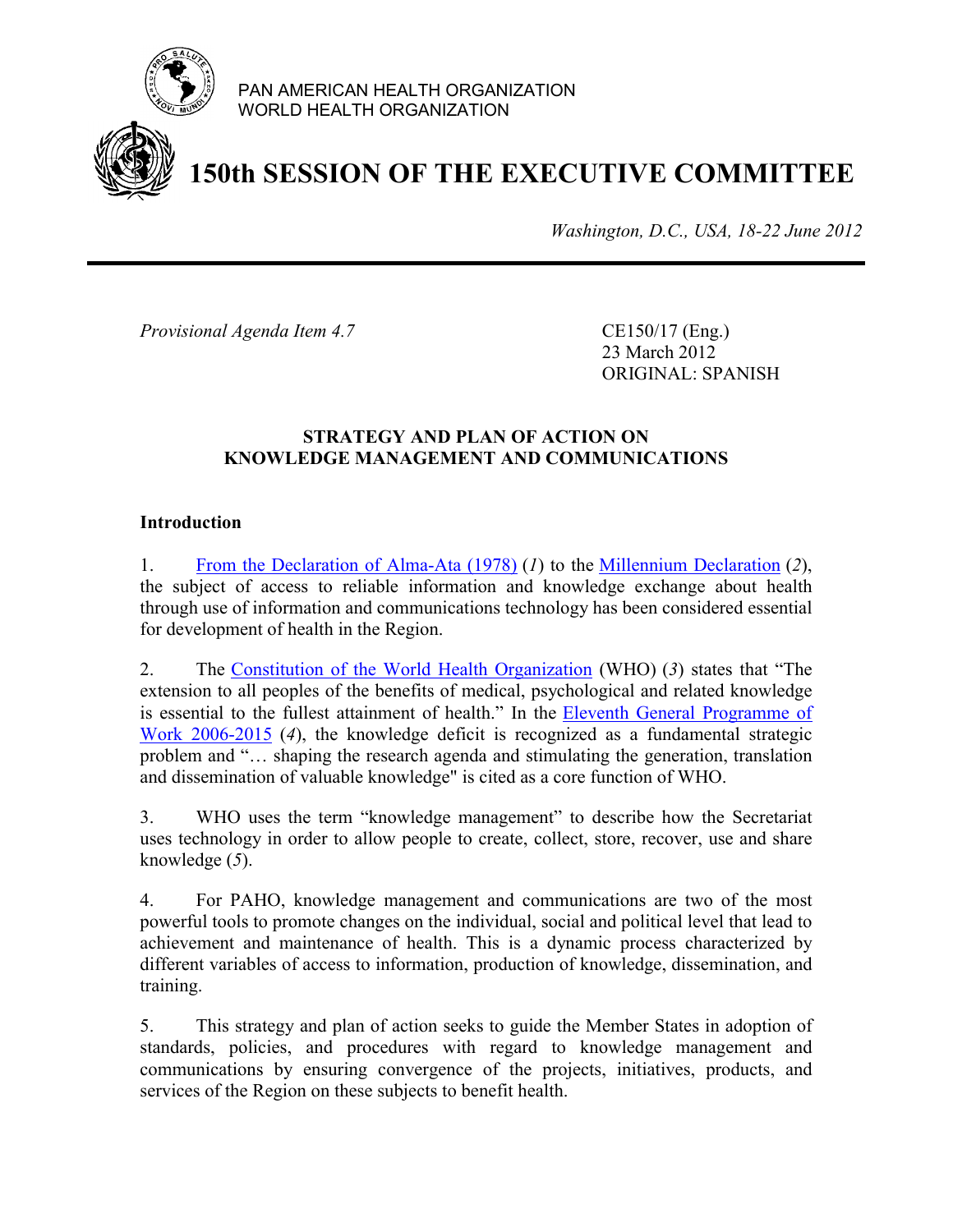6. This strategy is based on resolutions, official documents, and recommendations from different sources: Resolution A/RES/51/172 on communication of development programs in the United Nations system (1996) (5); the Knowledge Management Strategy of the World Health [Organization \(2005\)\(6\); the Pan American Health Organization](http://www.worldlii.org/int/other/UNGARsn/1996/231.pdf) (PAHO) Strategy on Information and Knowledge Exchange (2006) (7); the Report on [knowledge management in the United Nations system JIU/REP/2007/6\(2007\)\(8\); the](http://www.unjiu.org/data/reports/2007/en2007_06.pdf) Regional strategy for knowledge management to support public health of the Eastern Mediterranean Region (Resolution EM/RC53/R.10 [2009]) (*9*); the ministerial conferences on the information society [held in 2005, 2008, and 2010; the Knowledge](http://www.emro.who.int/dsaf/dsa999.pdf) [Management and Communication Strategy for all PAHO/WHO](http://boletim.bireme.org/files/9/3/041012502011/KMC4aPE Strategy 2011 -version 11-March 7- 2011.pdf) entities (2011) (*10*) and the PAHO Strategy and Plan of Action on *eHealth* (Document CD51/12 [2011]) (*11*).

# **Background**

7. Based on the Global Strategy of WHO (*6*), the mission of this strategy and plan of action is to close the gap between knowledge and decision-making on health in the Region, promoting an environment that encourages production, exchange, communication, access, and effective application of knowledge to benefit health.

8. Since 1992, the Latin American and Caribbean Center for Health Sciences Information (BIREME) has held the Regional Congress on Health Sciences Information (CRICS) every two years, which has been consolidated as a reference activity that reflects and synthesizes the regional and international state of the art in the disciplines and subject areas of scientific and technical information management, scientific communication, library science, and information technology.

9. [In 1996, through Resolution A/RES/51/172 on Communication for development](http://www.un.org/depts/dhl/resguide/r51.htm) programmes in the United Nations system (*5*), the importance of assigning priority to communication on development was recognized and the need to support reciprocal communication systems that facilitate dialogue and allow communities to manifest themselves, express their aspirations and interests, and participate in decisions related to their development was emphasized.

10. In 2005, WHO, through its [knowledge management strategy](http://www.who.int/kms/about/strategy/kms_strategy.pdf) (*6*), defined the strategic orientations with regard to knowledge management, namely: improve access to worldwide health information; translate knowledge into policies and action; share and apply knowledge derived from experience; strengthen *eHealth* in the countries and promote an enabling environment.

11. In 2006, PAHO approved its first Strategy on Information and Knowledge Exchange (*7*), and defined four desired states in order to become a knowledge-based organization: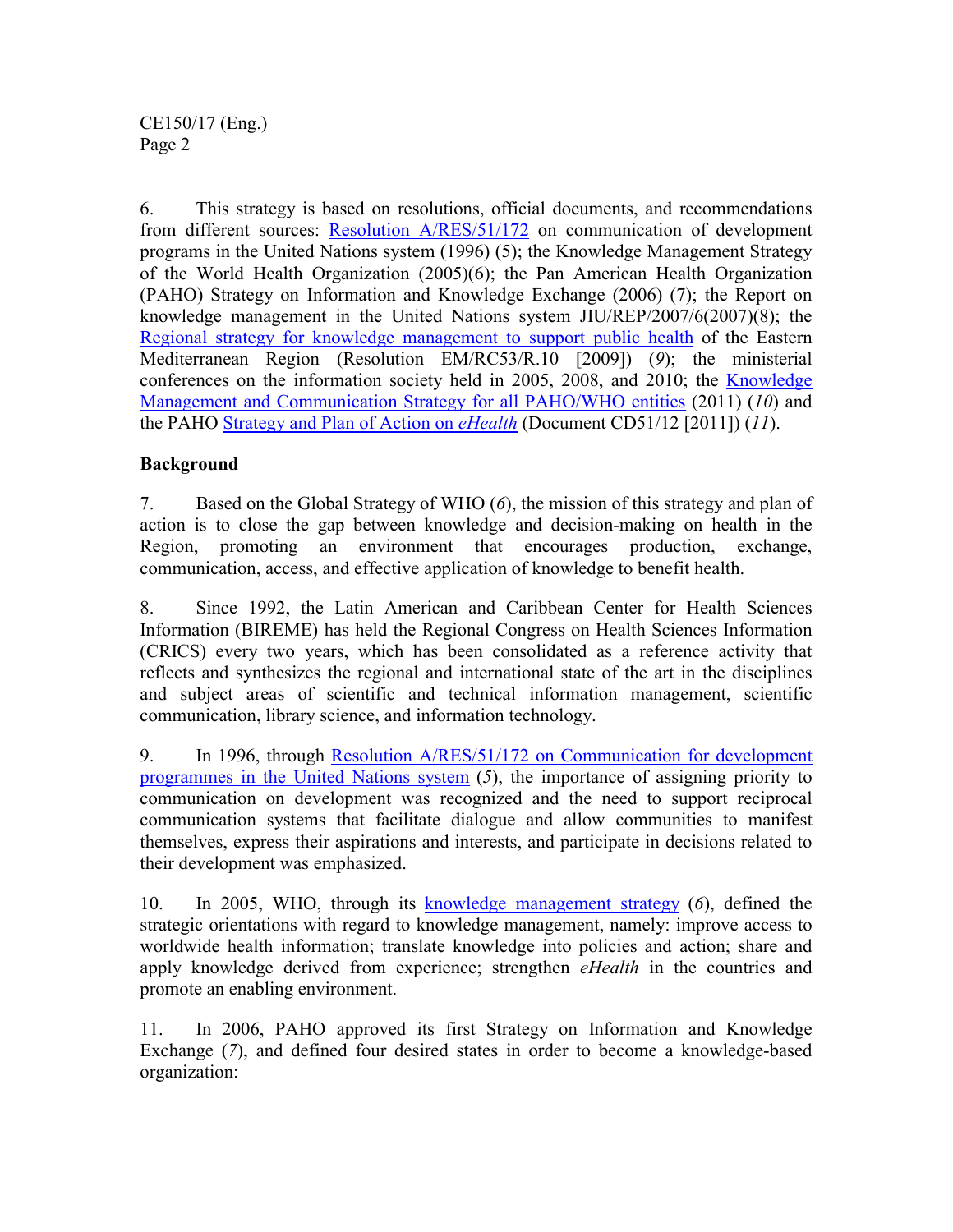- an authorized source of health information and knowledge based on scientific data;
- an organization based on effective collaboration;
- an organization based on learning; and
- an organization that establishes partnerships and networks.

12. In 2007, in the report JIU/REP/2007/6 on knowledge management in the United Nations system (*8*), [use of the term "knowledge management" within the framework of](http://www.unjiu.org/data/reports/2007/en2007_06.pdf)  the United Nations was analyzed.

13. In 2009, the Regional strategy for knowledge management to support public health [in the Eastern Mediterranean Region \(Resolution](http://www.emro.who.int/dsaf/dsa999.pdf) EM/RC53/R.10) (*9*) urged the countries to take measures to institutionalize knowledge management activities, develop capacity and make full use of the available health knowledge.

14. In November 2010, the Third Ministerial Conference on the Information Society [in Latin America and the Caribbean held in Lima \(Peru\) established its](http://www.eclac.cl/cgi-bin/getProd.asp?xml=/publicaciones/xml/0/44450/P44450.xml&xsl=/dds/tpl/p9f.xsl&base=/dds/tpl/top-bottom.xslt) Plan of Action on the Information and Knowledge Society in Latin America and the Caribbean (*12*).

15. In 2011, the new [Strategy on Knowledge Management and Communications](https://intranet.paho.org/kmc/intranet/Documents/KMC Strategy/Estrategia KMC %28spanish%29.pdf) for all entities of the Pan American Sanitary Bureau (PASB) (*10*), which serves as a guide for all entities, including country offices and specialized centers of the Organization, for adoption of knowledge management and communications practices, policies, standards, and procedures. In this strategy, the final desired state is defined: PAHO as a catalyst for efficient use of communication for achievement and maintenance of health.

16. In September 2011, the [PAHO Strategy and Plan of Action](http://new.paho.org/hq/index.php?option=com_docman&task=doc_download&gid=14572&Itemid=) *on eHealth* (Document CD51/13) (*11*) was approved in order to contribute to sustainable development of the health systems of the Member States.

# **Situation analysis**

17. With regard to knowledge management and communications, at least four major challenges in the Region (*10*) can be identified:

- The Region misses many opportunities to collect and promote the knowledge capital of the Member States in the public health sector.
- There is limited capacity in the Region for management of production, classification, preservation, and dissemination of scientific and technical information on health.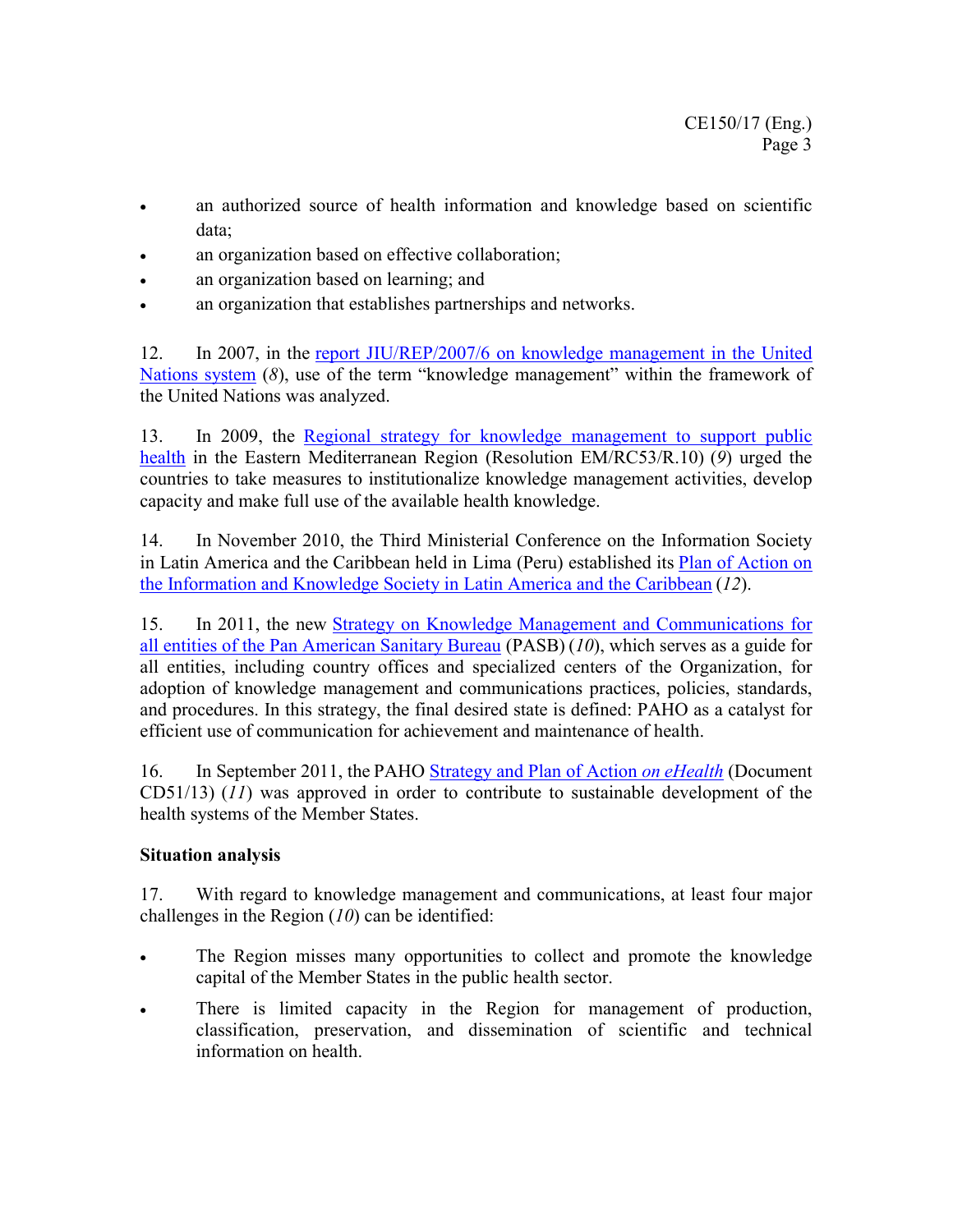- The use of communications (public information and social communication) by the Member States as a tool for achievement and maintenance of health is fragmented and often is not considered as a component when planning health strategies.
- The populations and communities in the Region in situations of vulnerability have unequal access to information on health and communications, with emphasis on gender and ethnic group.

18. Several new paradigms that represent novel approaches to knowledge management and communications are considered to be fundamental:

| <b>Previous paradigms</b>                | New paradigms                                                                                         |
|------------------------------------------|-------------------------------------------------------------------------------------------------------|
| Communication to interchange information | Communication to generate changes                                                                     |
| Copyright                                | Common creative heritage                                                                              |
| Message                                  | Dialogue                                                                                              |
| A central message                        | Several coherent and linked messages                                                                  |
| Individual production                    | Creation of standards (new forms of<br>collective production)                                         |
| Proprietary sources of information       | Open sources                                                                                          |
| Publication                              | Content production                                                                                    |
| Sales of publications                    | Open access to publications                                                                           |
| Passive target audience                  | Different actors are full participants                                                                |
| Unidirectional communication             | Multidirectional communication                                                                        |
| Global data                              | Data broken down according to sex, age,<br>ethnic group, socioeconomic status, and<br>other variables |

19. There is a consensus that up-to-date scientific knowledge contributes to equity in the field of health and development of health systems, continuous improvement of health care, the processes of defining health policies and programs, supports individual and public health decision-making, and addresses problems and responds to the priorities of the countries.

20. At the regional level, there are major differences between the countries with regard to production, dissemination, access, and use of scientific knowledge on health due to the diversity of human resources, systems, and technological resources. In general, the rate of production of health information is low compared to worldwide production (in MEDLINE, the Region represents only 2.88% of worldwide production) (*13*).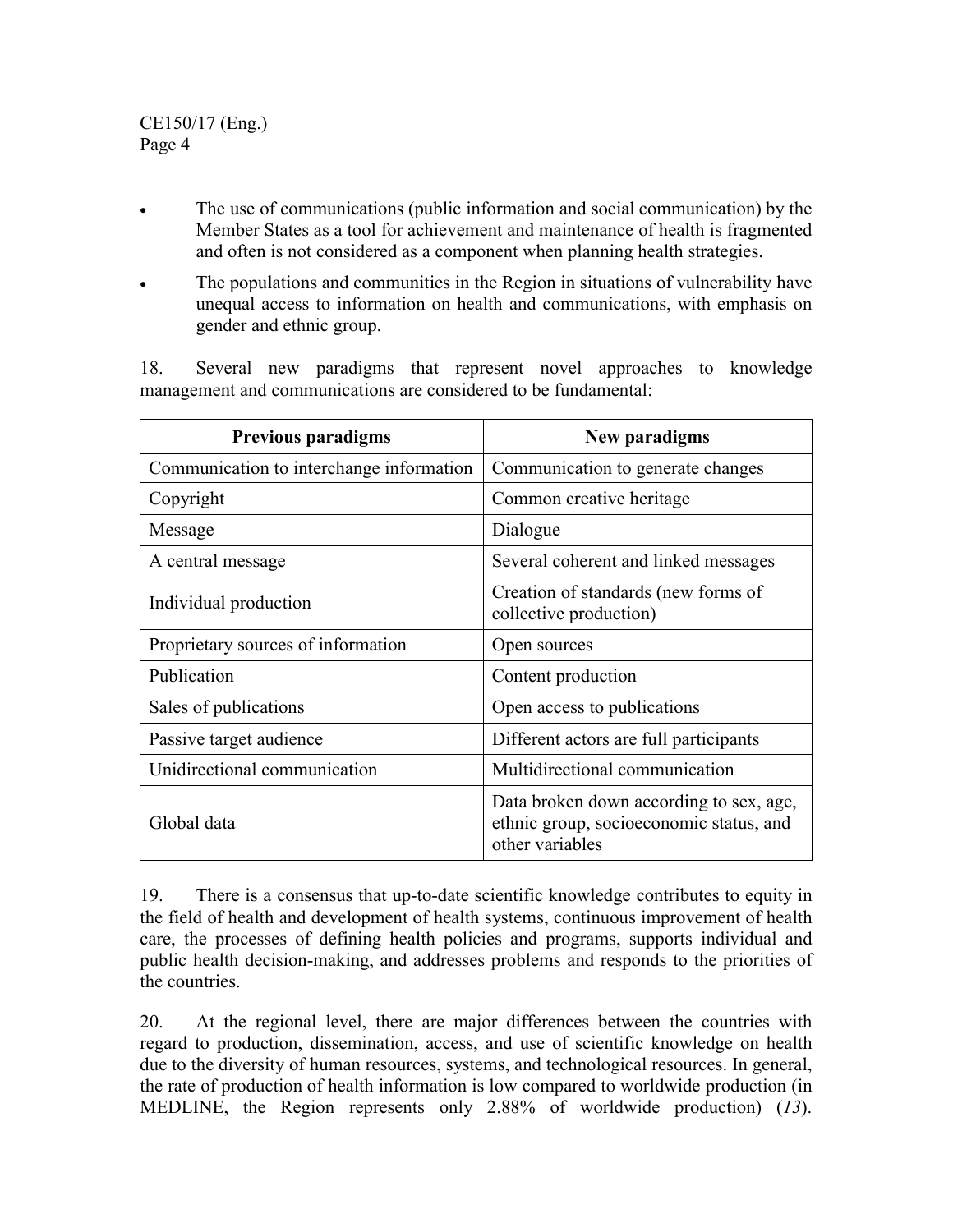Institutional procedures with regard to knowledge management are weak due to lack of infrastructure, standards, and resources. There are information and knowledge networks that should be strengthened and lack financial resources to support these initiatives.

21. Access to information and communication technologies is not universal and many countries and populations of the Region have unequal access to these. A study conducted by the [International Telecommunication](http://new.paho.org/blogs/kmc/wp-content/uploads/2011/03/tabla1.doc) Union (ITU) (*14*) in 2010 showed that in the Region of the Americas there were an average of 17.15% applications for land lines per 100 inhabitants and 83.27% for mobile lines. For the percentage of households with a computer, the average was 24.20%. The average number of households with Internet access was 13.30%, and the average number of Internet users per 100 inhabitants was 25.2%.

22. In the Region there is a continuous effort to organize, classify, preserve, and circulate scientific output on health sciences, such as the PAHO Web 2.0 strategy, Virtual Public Health Campus, Regional Public Health Observatory, and the Virtual Health Library (VHL), a scientific network of websites with technical information on health that uses information and communications technologies. The VHL advances towards consolidation as an area that integrates sources of information and information flows in order to achieve greater interoperability with the applications available, such as mobile devices, as well as on-line health services.

23. Different technical debates and trends support the need to formulate a Strategy and Plan of Action for Knowledge Management and Communications in the Region of the Americas that ensures the convergence of activities and supports initiatives through a Regional Agenda.

24. By facilitating access to technology and knowledge, knowledge management and communications have shown that they can improve the quality of life of people. Therefore, they are an essential requirement for achievement of the Millennium Development Goals (*2*), particularly goals 4.A ("Reduce by two-thirds, between 1990 and 2015, the under-five mortality rate"), 5.A ("Reduce by three-quarters, between 1990 and 2015, the maternal mortality rate") and 8.F ("In cooperation with the private sector, make available the benefits of new technologies, especially information and communications technologies").

25. Recognizing that the Region is heterogeneous and the countries and their populations have different needs, languages and adopt different sociocultural methods for improvement of health, this Strategy and Plan of Action respects and fulfills the following principles and values stipulated in the Health Agenda for the Americas (2008- 2017) (*15*): *(a)* human rights; *(b)* universality; *(c)* access and inclusion; *(d)* Pan American solidarity; *(e)* equity in health; and *(f)*social participation.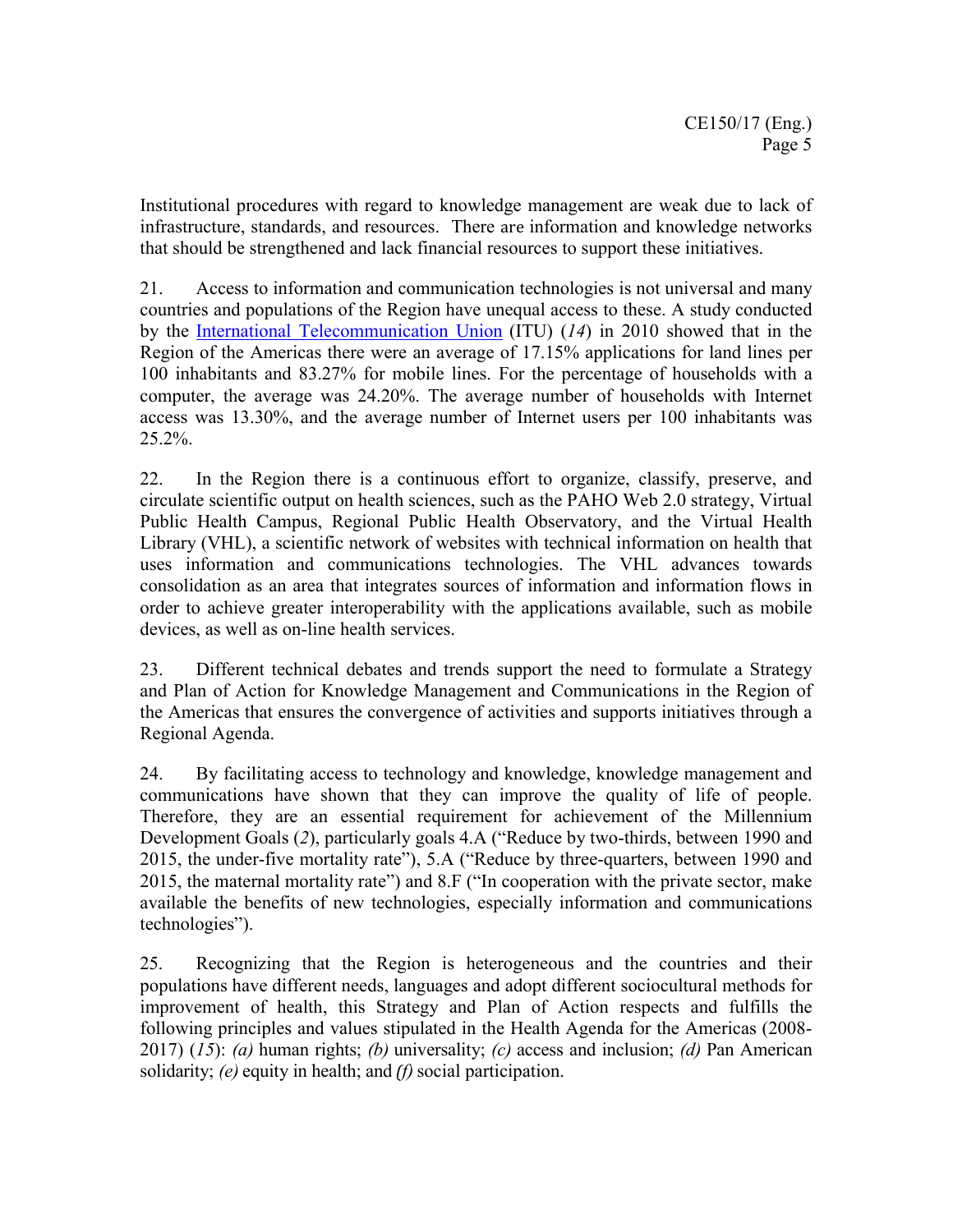CE150/17 (Eng.) Page 6

# **Proposal**

26. The Strategy and Plan of Action on Knowledge Management and Communications 2013-2018 is based on:

- introduction of national and regional policies to promote free and equitable access to health information based on scientific data as a human right;
- equitable access to information, innovation, formation of networks, optimization of resources, and appropriate use of information and communications technologies in order to achieve interoperability between the sources and systems of health information regardless of geographic location;
- health staff of the Region capable of operating in the "information society";
- partnerships for development of competencies and donors that finance projects to democratize access to sources of health information;
- preservation of documentary and multimedia health sciences resources;
- convergence of actions with the *eHealth* strategy;
- optimum circulation of health information to the general public, which allows decision-making favorable to the health status of the populations.

27. This proposal seeks to support the Member States of PAHO in continuous improvement of public health in the Region of the Americas through knowledge management and communications.

# **Strategy and Plan of Action**

28. The Strategy and Plan of Action include the following goals and objectives:

**Goal 1: Promote formulation, execution, and evaluation of public policies, standards, and guidelines for development and circulation of health information and health knowledge based on scientific data.**

*Objective 1.1:* Support the Member States in the processes of formulation and adoption of public policies, standards, and guidelines with regard to knowledge management and communications on health.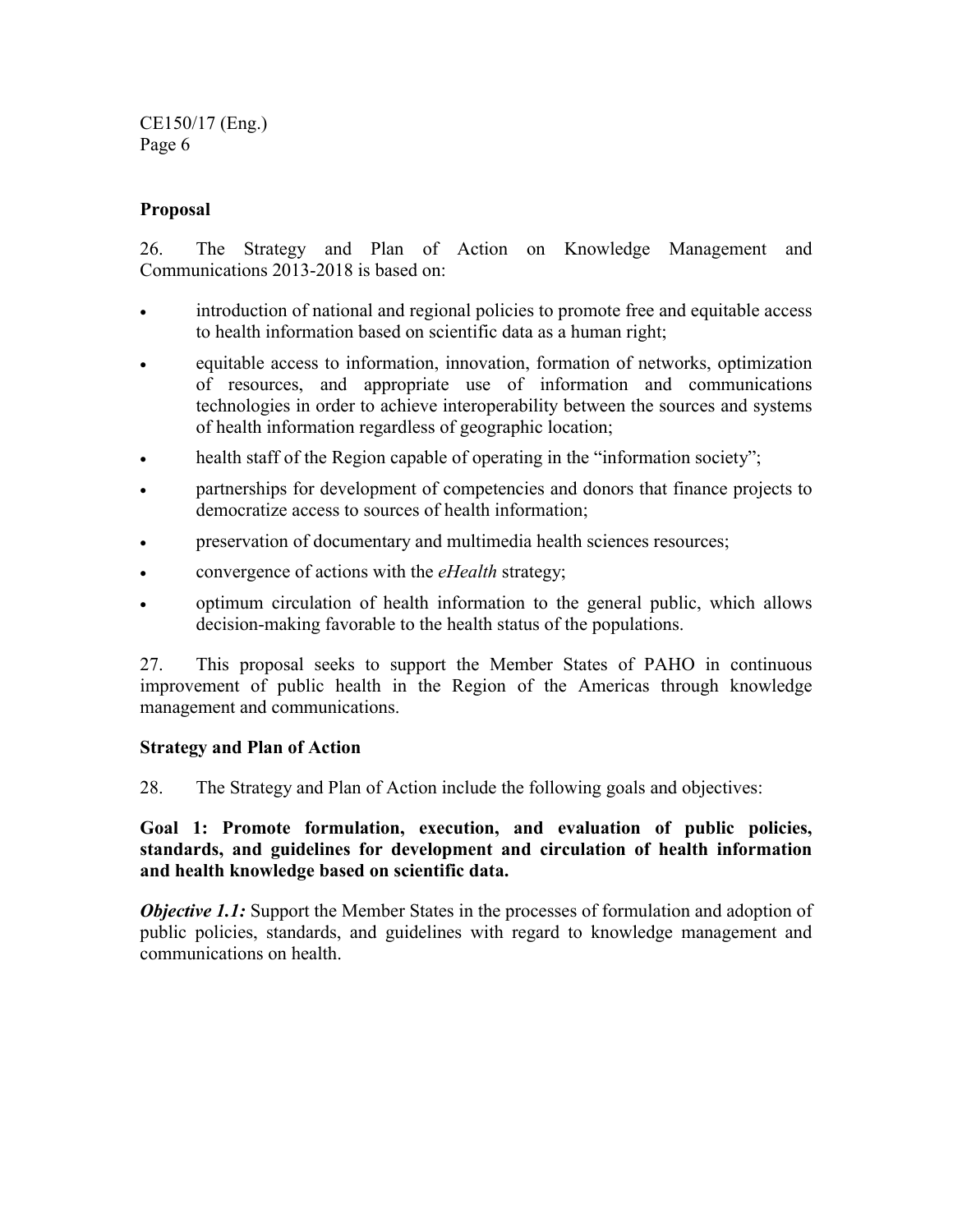## *Indicator*

1.1.1 Number of Member States that have a policy on subjects related to knowledge management and communications on health (Baseline:  $3$  [source: PASB/KMC<sup>1</sup>]. Target: 15 by 2017).

*Objective 1.2:* Help define political priorities for the local, national, and regional levels related to knowledge management and communications on health.

# *Indicators*

- 1.2.1 PAHO will have an advisory technical committee with regard to knowledge management and communications (Baseline: 0. Target: 1 by 2013).
- 1.2.2 PAHO and the Member States will have defined priorities at the local, national and regional levels for development of policies with regard to knowledge management and communications on health (Baseline: No. Target: Yes by 2016).

*Objective 1.3:* Consolidate a regional system for evaluation and analysis of the policies of the Member States with regard to knowledge management and communications on health.

# *Indicator*

1.3.1 By 2014, a regional observatory for the countries of the Americas will be operative for analysis, evaluation, and development of policies, with methodologies and tools to provide support for implementation of policies with regard to knowledge management and communications on health (Baseline: 0. Target: 1 by 2014).

# **Goal 2: Support public health initiatives by effective collaboration and establishment of environments that facilitate creation, access and circulation of health knowledge.**

*Objective* 2.1: Promote a continuous learning process so that the health authorities become an authorized source of information and knowledge on health.

# *Indicators*

2.1.1 PAHO and the Member States will have established an institutional learning methodology based on a digital literacy program in order to integrate in their institutional models the lessons learned and experience acquired in development

<sup>&</sup>lt;sup>1</sup> Pan American Sanitary Bureau, Knowledge Management and Communications Office (PASB/KMC)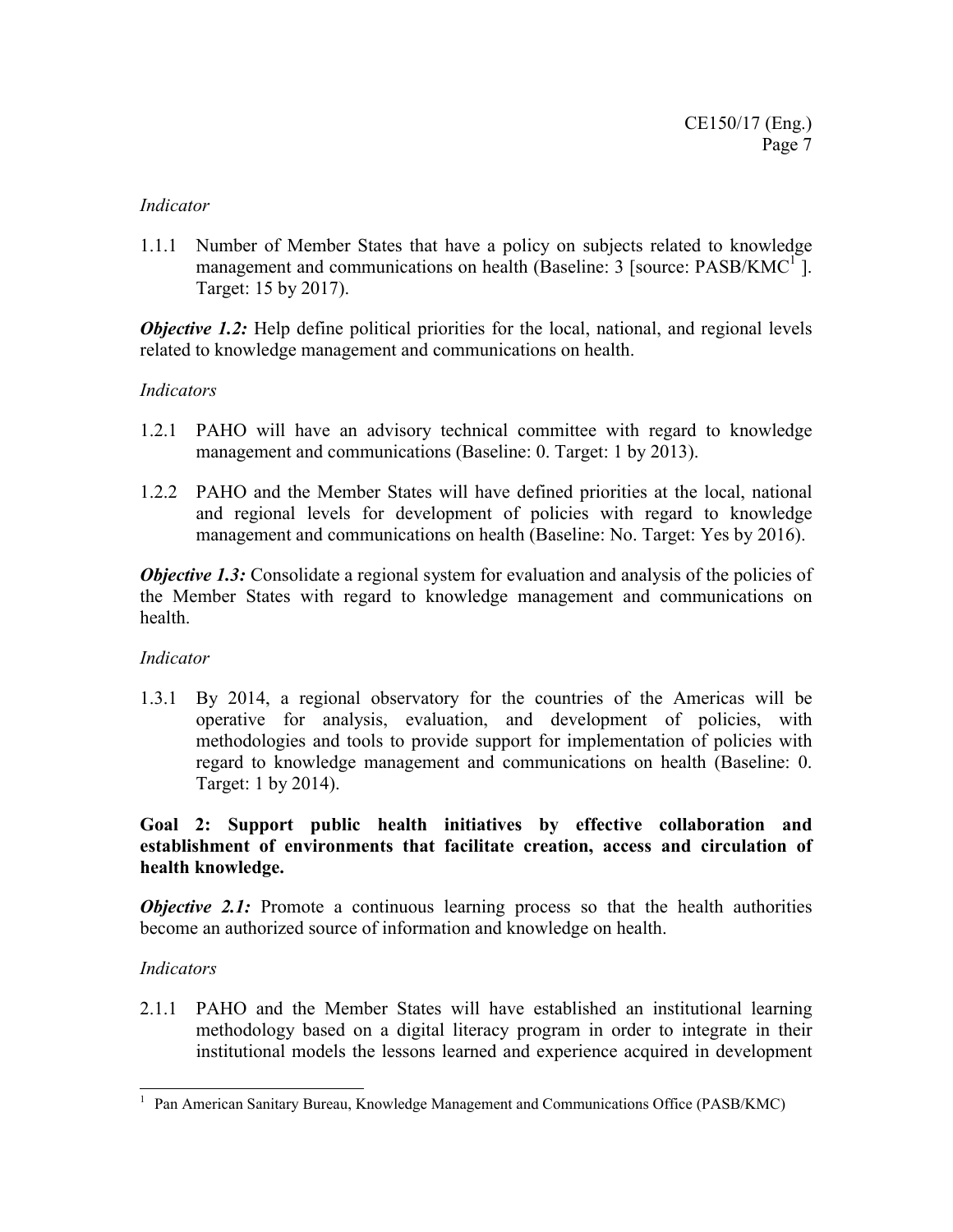of activities; administrative policies and procedures, which include appropriate practices, successful projects, and innovative ideas on networks and regional, national and thematic communities of practice (Baseline: 0. Target: 1 by 2015).

- 2.1.2 PAHO and the Member States will have established a framework that strengthens training for professionals and health workers, managers and policymakers on use of scientific information for health-related decision-making (Baseline: 0. Target: 1 by 2015).
- 2.1.3 PAHO and the Member States will have established a framework that strengthens training for development of national capacity for production, management, access, use, and evaluation of information and communications technologies in order to support the health priorities (Baseline: 0. Target: 1 by 2015).

*Objective* 2.2: Promote use of virtual collaboration platforms and methodologies that facilitate knowledge exchange and effective collaboration.

# *Indicators*

- 2.2.1 PAHO and the Member States will have established a common methodology to promote use of platforms that facilitate communication, knowledge exchange and effective collaboration (Baseline: 0. Target: 1 by 2014).
- 2.2.2 Number of Member States that use virtual collaboration platforms to achieve their objectives (Baseline: 20 [source: PASB/KMC]. Target: 35 by 2017).

*Objective* 2.3: Transform the archives, libraries, and documentation centers into knowledge management areas in order to encourage promotion of health and democratic access to knowledge based on conservation of the scientific, technical and cultural heritage of public health and use of new technologies for digital inclusion.

# *Indicator*

2.3.1 PAHO and the Member States will have established a common framework for transformation of the archives, libraries, and documentation centers in the health area into knowledge management areas (Baseline: 0. Target: 1 by 2016).

*Objective* 2.4: Improve the visibility of research on health in the countries of the Region.

# *Indicators*

2.4.1 PAHO and the Member States will have established a methodology that facilitates public access to an electronic version of the contents resulting from research activities financed primarily by public funds (Baseline: 0. Target: 1 by 2016).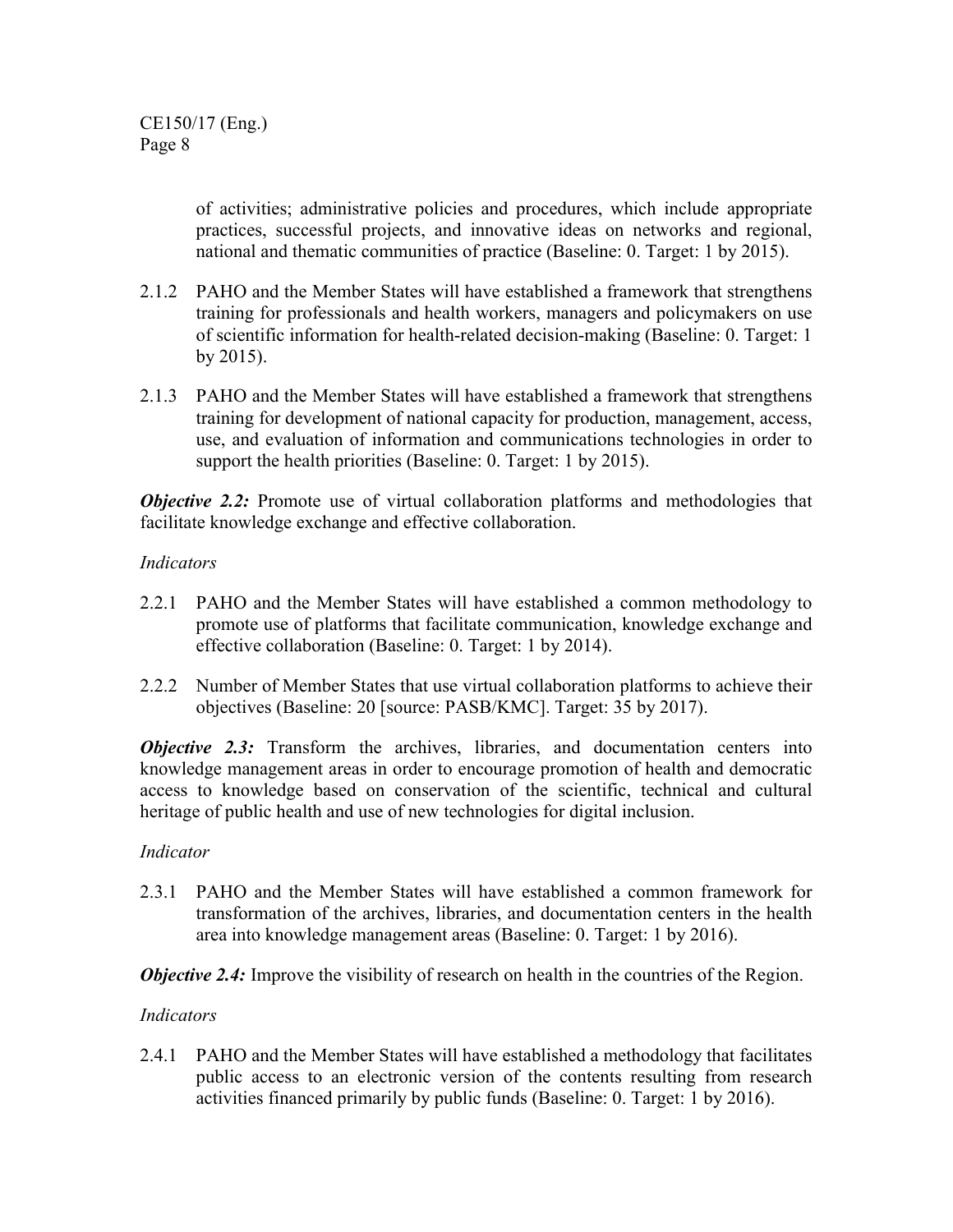2.4.2 Number of Member States that have increased the number of health journals in regional networks such as LILACS and MEDLINE (Baseline: LILACS 19 countries, 836 journals; MEDLINE, 13 countries, 84 journals [source: BIREME]. Target: 7% annual increase in the number of journals in these networks).

# **Goal 3: Promote and facilitate horizontal collaboration that establishes partnerships and strategic relationship networks among the countries of the Region in order to strengthen activities in the field of knowledge management and communications on health.**

*Objective 3.1:* Support establishment of an intersectoral network (civil society/public network/private network) that participates in the policy-making processes, standards, identification of collaborating centers, and decision-making with regard to knowledge management and communications.

# *Indicators*

- 3.1.1 Number of Member States that have created institutional mechanisms for establishment of national partnerships between sectors of civil society, the public administration, and private entities with regard to knowledge management and communications (Baseline: 4 [source: WHO]. Target: 15 by 2015).
- 3.1.2 By 2015, a regional Network of collaborating centers of the World Health Organization specialized in information, knowledge, and communications on health will be operative in the countries of the American continent (Baseline: 0. Target: 1 by 2015).

*Objective* 3.2: Promote actions and activities that support integration and interchange between national, subregional, regional, and international networks of knowledge management and communications on health.

# *Indicator*

3.2.1 Number of Member States that have provided information on integration and exchange activities with regard to knowledge management and communications on health (Baseline: 1 [source: PASB/KMC]. Target: 16 by 2016).

*Objective* 3.3: Adopt new technologies that allow access to information and its circulation as well as knowledge exchange in electronic formats, and promote interoperability between them.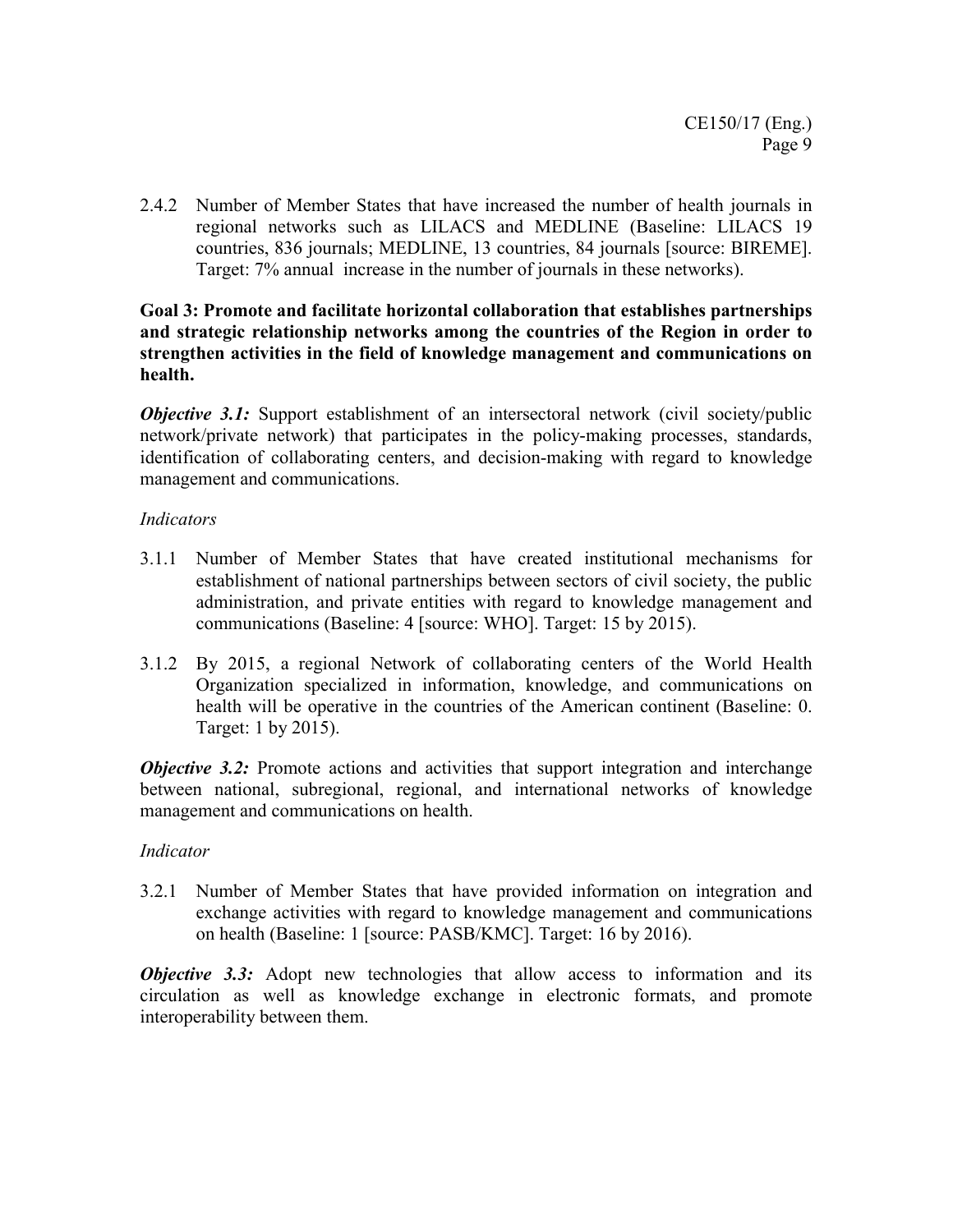CE150/17 (Eng.) Page 10

## *Indicators*

3.3.1 PAHO and the Member States will have defined a common framework oriented towards the interoperability of their sources of information (Baseline: 0. Target: 1 by 2017).

# **Goal 4: Promote strategies and programs with regard to information and communications on health that are effective to obtain the individual, social, and political changes necessary for achievement and maintenance of health.**

*Objective 4.1:* Provide support for development processes and adoption of public policies with regard to health communications, allow timely access to information and communication materials to the relevant public through a variety of communication platforms, and establish procedures for management of risk communication during disasters and public health emergencies.

# *Indicators*

- 4.1.1 Number of Member States that have a national strategy or plan of action on health communications clearly articulated for the principal communicable and chronic diseases (Baseline: To be defined.<sup>2</sup> Target:  $\frac{1}{5}$  by 2014<sup>3</sup>).
- 4.1.2 PAHO and the Member States will have established a common framework for management of risk communication during disasters and public health emergencies (Baseline: 0. Target: 1 by 2016).

*Objective 4.2:* Strengthen the capacity to communicate health information to the general public.

# *Indicator*

 $\overline{a}$ 

4.2.1 PAHO and the Member States will have established a framework to strengthen the corresponding staff with regard to the capacity to communicate health information to the general public (Baseline: 0. Target: 1 by 2016).

*Objective* 4.3: Promote evaluation of health communication initiatives, including development of messages, tools, and an effective impact on health targets.

 $2<sup>2</sup>$  The baseline will be defined during the first year of execution of the Plan of Action.

<sup>&</sup>lt;sup>3</sup> The goal will be adjusted, if necessary, after defining the baseline.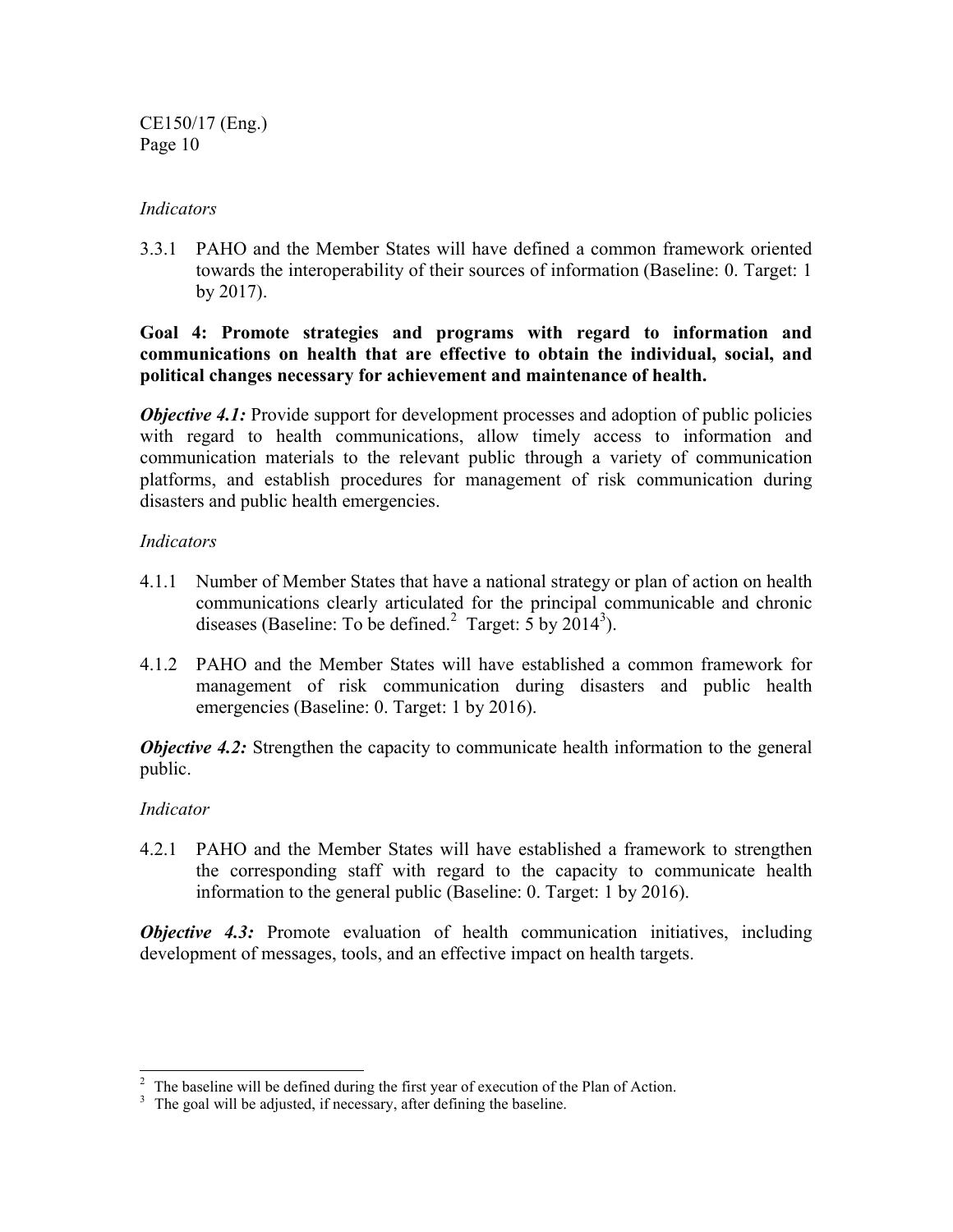## *Indicator*

4.3.1 PAHO and the Member States will have established a methodology to identify and evaluate the impact of the communications plans and campaigns and their benefit for public health (Baseline: 0. Target: 1 by 2015).

# **Monitoring, analysis, and evaluation**

29. Due to its transversal nature, with regard to the strategic targets stated in Strategic Plan 2008-2012 of the Organization (*16*), this Strategy and Plan of Action is directly related to Strategic Targets  $5^{4}$ , 11,  $5^{5}$  13,  $6^{6}$  and 16.<sup>7</sup>

30. Follow-up and evaluation of this Plan will be aligned with the results-based management framework of the Organization, as well as its follow-up and performance evaluation processes. In this regard, progress reports will be prepared based on the information available at the end of each biennium.

31. During the final year of the period of implementation of the Plan, an evaluation will be conducted in order to determine the strengths and weaknesses of its general implementation, as well as the causal factors of successes and failures, and future actions.

# **Action by the Executive Committee**

32. The Executive Committee is asked to review the information provided in this document and consider the possibility of approving the draft resolution presented in Annex A.

# **References**

- 1. Declaration of Alma-Ata [Internet]. International Conference on Primary Health Care; 1978 Sep 6-12; Almaty (Kazakhstan) [cited 2012 Feb 29]. Available from: [http://www.paho.org/english/dd/pin/alma-ata\\_declaration.htm.](http://www.paho.org/english/dd/pin/alma-ata_declaration.htm)
- 2. United Nations. Millenium Declaration [Internet]. New York: United Nations 2008-2010 [cited 2012 Mar 27]. Available from: [http://www.un.org/millennium/declaration/ares552e.htm.](http://www.un.org/millennium/declaration/ares552e.htm)

 4 Strategic Target 5: Reduce the health consequences of emergencies, disasters, crises, and conflicts, and minimize their social and economic impact.

<sup>&</sup>lt;sup>5</sup> Strategic Target 11: Strengthen the leadership, governance, and scientific evidence of the health systems.

<sup>&</sup>lt;sup>6</sup> Strategic Target 13: Ensure the existence of available health workers that are competent, productive, and capable of responding to needs with a view to improving the health results.

<sup>7</sup> Strategic Target 16: Develop and maintain PAHO/WHO as a flexible and learning organization, facilitating the means required in order to fulfill its mandate more efficiently and effectively.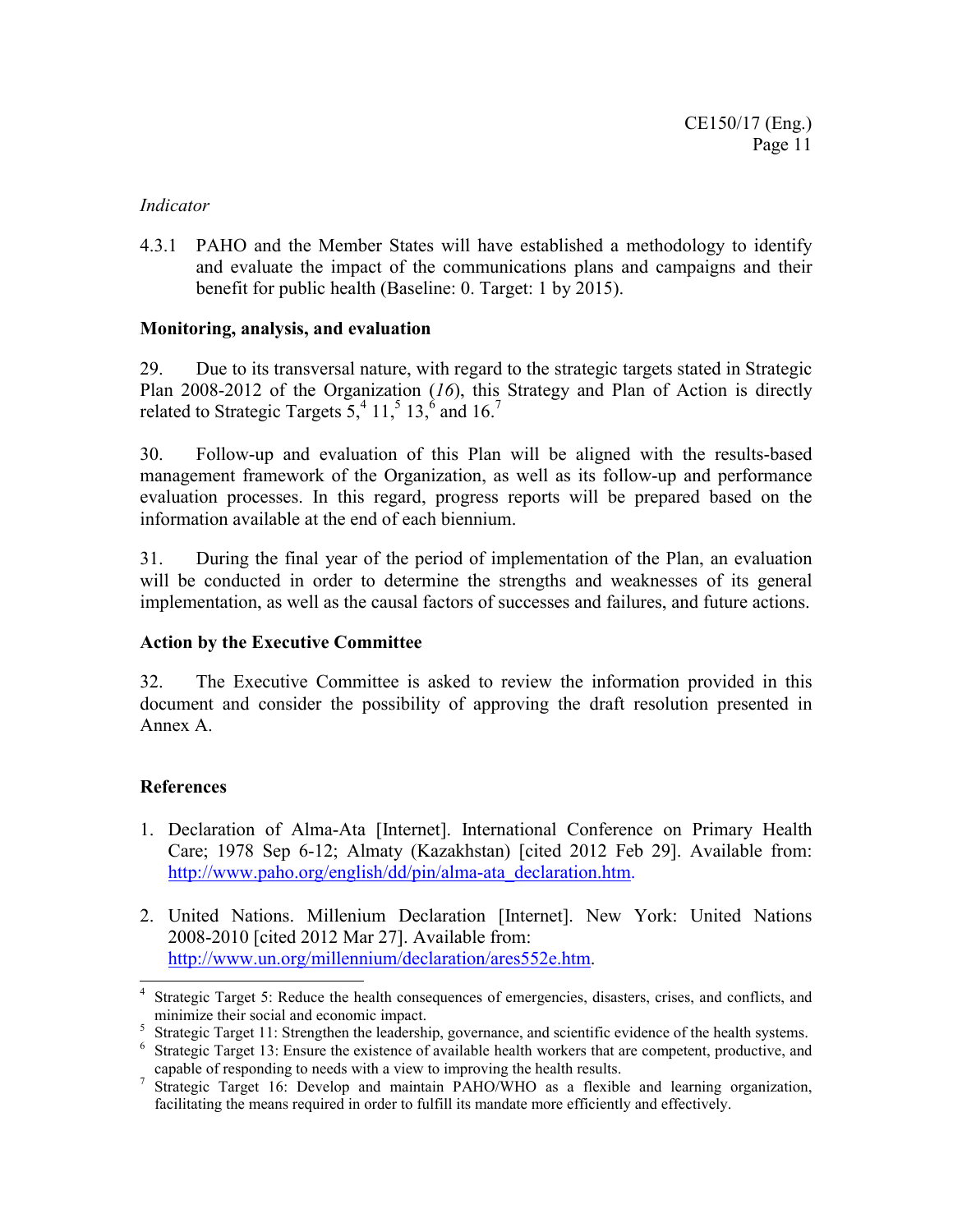3. World Health Organization. Constitution of the World Health Organization [Internet]. International Sanitary Conference. New York: WHO; 1946 [cited 2012 Feb 29]. Available from:

http://www.who.int/governance/eb/who\_constitution\_en.pdf.

- 4. World Health Organization. Engaging for Health, 11th General Programme of Work, 2006-2015 – A Global Agenda [Internet]. Geneva (Switzerland): WHO; 2006 [cited 2012 Feb 29]. Available from: [http://whqlibdoc.who.int/publications/2006/GPW\\_eng.pdf.](http://whqlibdoc.who.int/publications/2006/GPW_eng.pdf)
- 5. United Nations. Communication for development programmes in the United Nations System [Internet]. Fifty-first Session of the United Nations General Assembly. New York: United Nations; 1997 (document A/RES/51/172) [cited 2012 Feb 29]. Available from: [http://www.un.org/depts/dhl/resguide/r51.htm.](http://www.un.org/depts/dhl/resguide/r51.htm)
- 6. World Health Organization. Knowledge Management Strategy [Internet]. Geneva (Switzerland): WHO; 2005 [cited 2012 Feb 29]. Available from: [http://www.who.int/kms/about/strategy/kms\\_strategy.pdf.](http://www.who.int/kms/about/strategy/kms_strategy.pdf)
- 7. Pan American Health Organization. Strategy for Information and Knowledge Sharing in the Pan American Health Organization. Washington (DC): PAHO; 2006.
- 8. United Nations. Knowledge Management in the United Nations System [Internet]. Geneva (Switzerland): United Nations; 2007 (document JIU/REP/2007/6) [cited 2012 Feb 29]. Available at: http://www.unjiu.org/data/reports/2007/en2007\_06.pdf.
- 9. World Health Organization. Regional Office for the Eastern Mediteranean. Regional strategy for knowledge management to support public health 2006-2013 [Internet]. Cairo, Egypt: WHO-EMRO; 2009 [cited 2012 Feb 29]. Available from: [http://www.emro.who.int/dsaf/dsa999.pdf.](http://www.emro.who.int/dsaf/dsa999.pdf)
- 10. Pan American Health Organization. Knowledge Management and Communication Strategy for all PAHO/WHO entities [Internet]. Washington (DC): PAHO; 2011. [cited 2012 Feb 29]. Available from: [http://boletim.bireme.org/files/9/3/041012502011/KMC4aPE%20Strategy%202011%](http://boletim.bireme.org/files/9/3/041012502011/KMC4aPE Strategy 2011 -version 11-March 7- 2011.pdf) 20-version%2011-March%207-%202011.pdf.
- 11. Pan American Health Organization. Strategy and Plan of Action on *eHealth* (2012-2017) [Internet]. 51st Directing Council of PAHO, 63rd Session of the Regional Committee of WHO for the Americas; 2011 Sep 26-30; Washington (DC),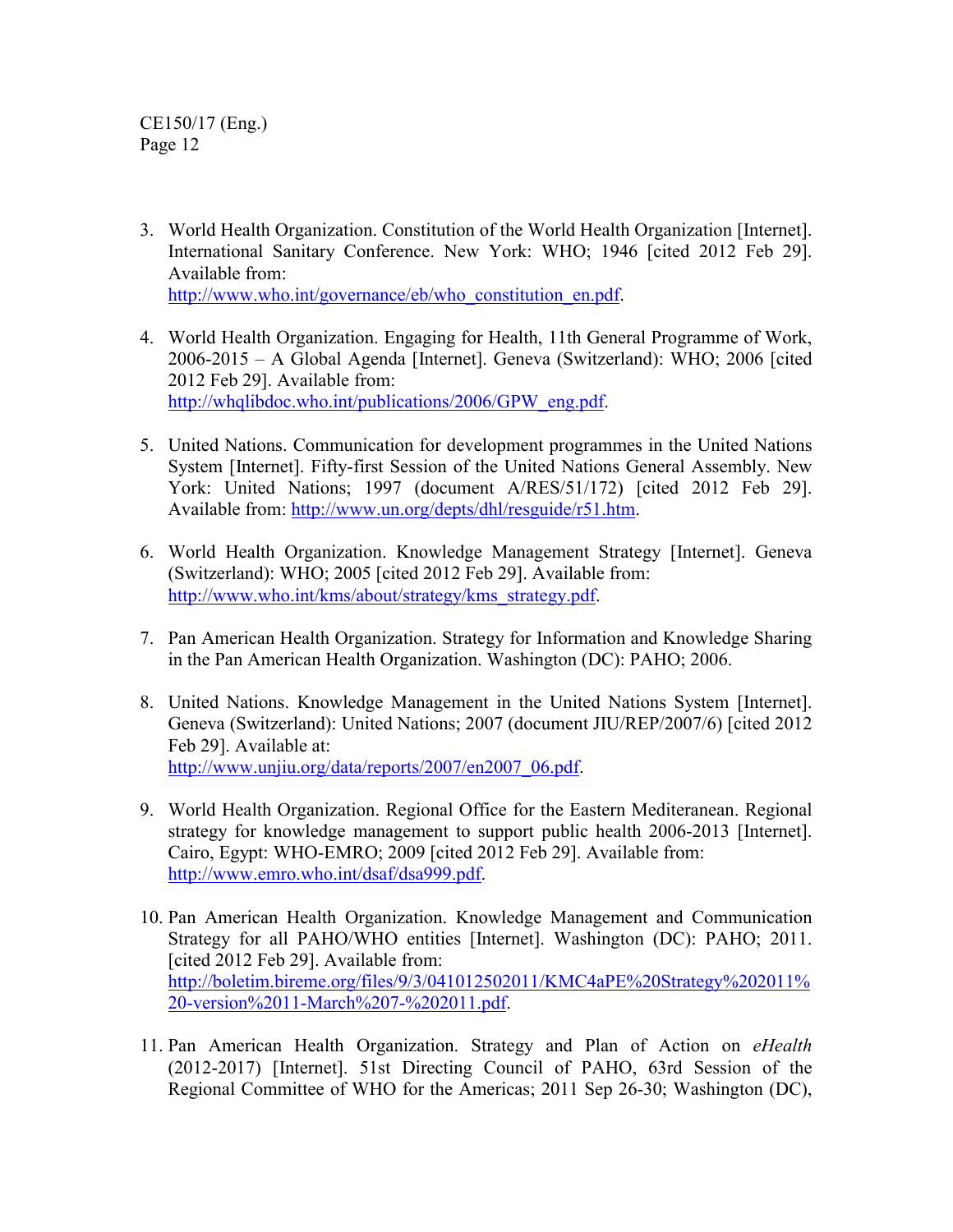US. Washington (DC): PAHO; 2011 (Document CD51/13) [cited 2012 Feb 29]. Available from: [http://new.paho.org/hq/index.php?option=com\\_content&task=view&id=5723&Itemid](http://new.paho.org/hq/index.php?option=com_content&task=view&id=5723&Itemid=4139&lang=en)  $=4139\&$ lang=en.

- 12. Economic Commission on Latin America and the Caribbean. EHealth in Latin America and the Caribbean: Progress and Challenges [Internet]. Santiago (Chile): ECLAC; 2010 [cited 2012 Mar 12]. Available from: http://www.eclac.cl/cgi[bin/getProd.asp?xml=/publicaciones/xml/0/44450/P44450.xml&xsl=/dds/tpl/p9f.xsl&](http://www.eclac.cl/cgi-bin/getProd.asp?xml=/publicaciones/xml/0/44450/P44450.xml&xsl=/dds/tpl/p9f.xsl&base=/dds/tpl/top-bottom.xslt) base=/dds/tpl/top-bottom.xslt.
- 13. Red de Indicadores de Ciencia y Tecnología. Publicaciones en MEDLINE. [Online data]. Buenos Aires: RICYT; 2009 [cited 2012 Apr 19]. Available from: [http://bd.ricyt.org/explorer.php/query/submit?excel=on&indicators\[\]=PUBMED&sye](http://bd.ricyt.org/explorer.php/query/submit?excel=on&indicators%5b%5d=PUBMED&syear=1990&eyear=2009&) ar=1990&eyear=2009&.
- 14. International Telecommunications Union. World Summit on the Information Society 2003 Dec 1012; Geneva (Switzerland). Geneva: International Telecommunications Union; 2003 [cited 2012 Feb 29]. Available from: [http://new.paho.org/blogs/kmc/wp-content/uploads/2011/03/tabla.doc.](http://new.paho.org/blogs/kmc/wp-content/uploads/2011/03/tabla.doc)

.

- 15. Pan American Health Organization. Health Agenda for the Americas 2008-2017 [Internet]. Presented by the Ministers of Health of the Americas in Panama City; 2007 Jun 3; Panama. Washington (DC): PAHO; 2007 [cited 2012 Mar 12]. Available from: [http://www.paho.org/English/DD/PIN/Health\\_Agenda.pdf.](http://www.paho.org/English/DD/PIN/Health_Agenda.pdf)
- 16. Pan Pan American Health Organization. Strategic Plan 2008-2012, Amended (Draft) [Internet]. 49th Directing Council of PAHO, 61st Session of the Regional Committee of WHO for the Americas; 2009 Sep 28-Oct 2. Washington (DC), US. Washington (DC): PAHO; 2009 (Official Document No. 328) [cited 2012 Mar 12]. Available from: [http://new.paho.org/hq/dmdocuments/2009/OD-](http://new.paho.org/hq/dmdocuments/2009/OD-328 complete document.pdf)328%20complete%20document.pdf.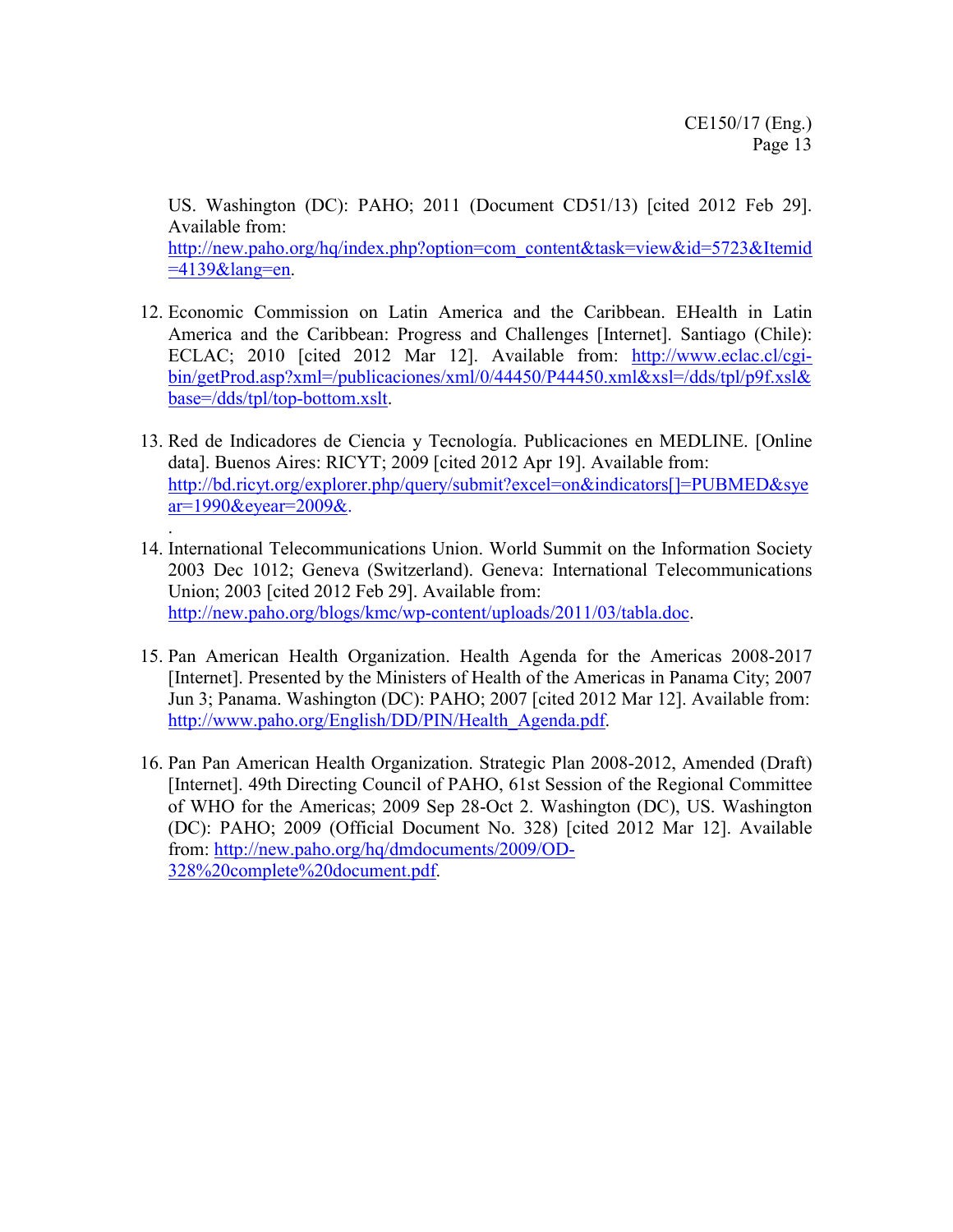

PAN AMERICAN HEALTH ORGANIZATION WORLD HEALTH ORGANIZATION

# **150th SESSION OF THE EXECUTIVE COMMITTEE**

*Washington, D.C., USA, 18-22 June 2012*

CE150/17 (Eng.) Annex A ORIGINAL: SPANISH

# *PROPOSED RESOLUTION*

# **STRATEGY AND PLAN OF ACTION ON KNOWLEDGE MANAGEMENT AND COMMUNICATIONS**

## *THE 150th SESSION OF THE EXECUTIVE COMMITTEE,*

Having reviewed document CE150/17, *Strategy and Plan of Action on Knowledge Management and Communications,*

## *RESOLVES:*

Recommend that the 28th Pan American Sanitary Conference adopt a resolution in accordance with the following terms:

# **STRATEGY AND PLAN OF ACTION ON KNOWLEDGE MANAGEMENT AND COMMUNICATIONS**

#### *THE 28th PAN AMERICAN SANITARY CONFERENCE,*

Having reviewed document CSP28/\_\_\_\_, *Strategy and Plan of Action on Knowledge Management and Communications,*

Recognizing that review of the current situation indicates that there are two basic conditions for application of knowledge management and communications in the countries of the Americas: availability of effective means to formulate and implement strategies and policies on knowledge management and communications (technological viability), as well as practical procedures and instruments that are simple, attainable and sustainable (scheduling and financial viability);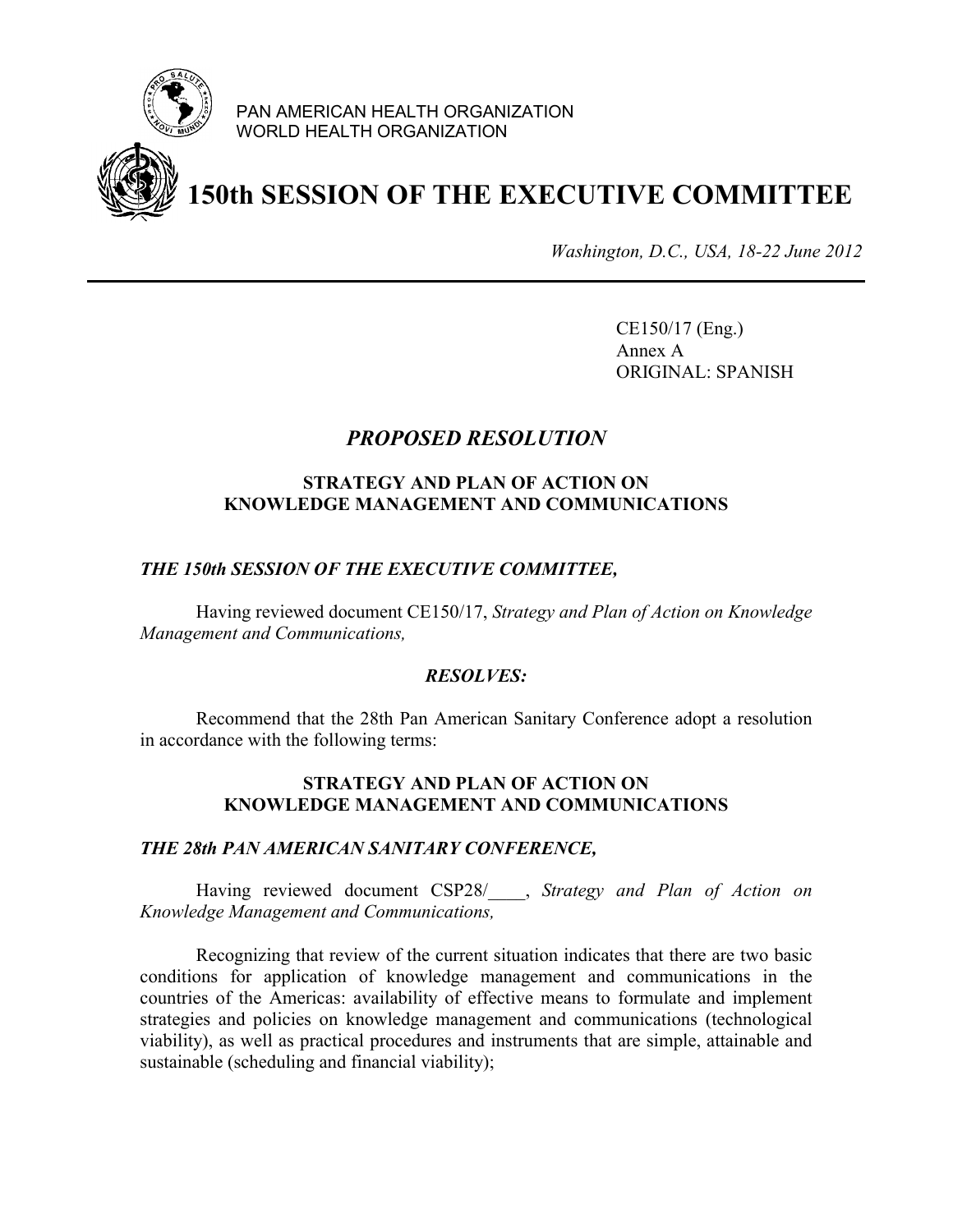CE150/17 (Eng.) Annex A  $-2$  -

Understanding that the aim is to improve coordination and delivery of services in the field of health in order to increase their efficiency, availability, access, and accessibility, which will enable them to adapt to and foresee new contexts in the health area;

Considering the report JIU/REP/2007/6 on knowledge management in the United Nations system (2007); [that, in November 2010, the Third Ministerial Conference on the](http://www.unjiu.org/data/reports/2007/en2007_06.pdf) Information Society in Latin America and the Caribbean held in Lima (Peru) established its Plan of Action on the Information and Knowledge Society in Latin America and the Caribbean; the Strategy on Knowledge Management and Communications for all entities and country offices of the Pan American Sanitary Bureau (PASB) was approved in 2011; and highlighting the celebration of the Regional Congress on Health Sciences Information (CRICS) organized every 2-3 years, which has consolidated as a reference activity that reflects and synthesizes the regional and international state of the art in the disciplines and subjects of management of scientific and technical information, scientific communication, library science, and information technology;

Taking into account that in 1996 Resolution A/RES/51/172 on Communication [for development programmes in the United Nations system](http://www.worldlii.org/int/other/UNGARsn/1996/231.pdf) recognized the importance of assigning priority to communication on development and emphasized the need to support reciprocal communication systems that facilitate dialogue and allow communities to manifest themselves, express their aspirations and interests, and participate in decisions related to their development; the [Knowledge Management Strategy](http://www.who.int/entity/kms/about/strategy/kms_strategy.pdf) of the World Health Organization (2005); the Regional strategy for knowledge management to support public health (Resolution EM/RC53/R.10 [2009]) of [the Eastern Mediterranean Region; the](http://www.emro.who.int/dsaf/dsa999.pdf) PAHO Strategy and Plan of Action *on eHealth* (Document CD51/13 [2011]);

Observing that PAHO has collaborated with the countries of the Region in order to establish conceptual and technical foundations as well as an infrastructure for preparation of national programs and policies on knowledge management and communications;

Recognizing the transversal and complementary nature of this strategy and the targets established in the PAHO Strategic Plan (*Official Document 328*);

Considering the importance of having a strategy and plan of action that allows the Member States to improve public health in the Region effectively and efficiently, through knowledge management and communications,

## *RESOLVES:*

1. To support the Strategy, approve the Plan of Action on *Knowledge Management and Communications* and promote its consideration in development policies, plans and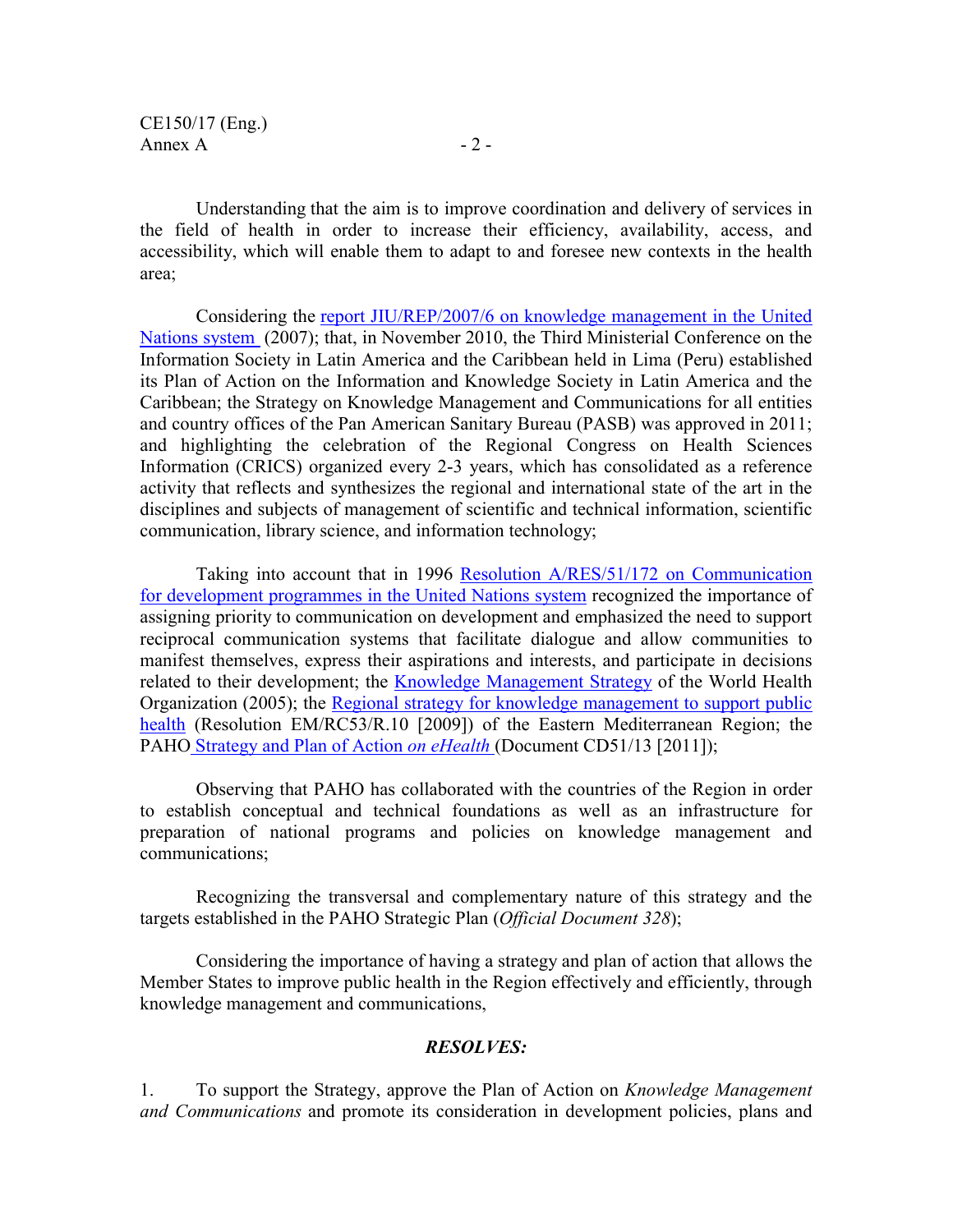programs as well as in national budget proposals and discussion, which will facilitate establishment of appropriate conditions to respond to the challenge of improving public health in the Region by adopting standards, policies and procedures with regard to knowledge management and communications, ensuring the convergence of the projects, initiatives, products, and services of the Region on these subjects.

- 2. To urge the Member States to:
- (a) assign priority to performance of a situation analysis of the institutions that work in knowledge management and communications on health, access to reliable information and exchanges of health knowledge through a continuous learning process, in order to contribute to development of health in the Region;
- (b) prepare and implement policies, plans, programs, and interministerial actions with regard to knowledge management and communications guided by the Strategy and Plan of Action, ensuring the availability of the required resources and legal framework, focusing on the needs of the populations at risk that are in situations of vulnerability;
- (c) implement the Strategy and Plan of Action, when appropriate, in a framework made up of the health system and institutions of knowledge management and communications, including public information services, libraries, information networks, and information technologies services, emphasizing interprogrammatic collaboration and intersectoral action, while monitoring and evaluating the effectiveness of this Strategy and Plan of Action, and the allocation of resources;
- (d) promote internal dialogue and coordination between ministries and other institutions of the public sector, as well as partnerships between the public and private sectors and civil society in order to achieve a national consensus and promote the establishment of national networks of knowledge management and communications on health;
- (e) support the capacity to generate information and research for development of strategies and execution of models based on relevant scientific tests;
- (f) support the capacity to produce, record, classify, and circulate scientific knowledge in the area of the Virtual Health Library managed by BIREME PAHO/WHO;
- 3. To request that the Director:
- (a) support coordination and execution of the Strategy and Plan of Action on Knowledge Management and Communications in the national, subregional,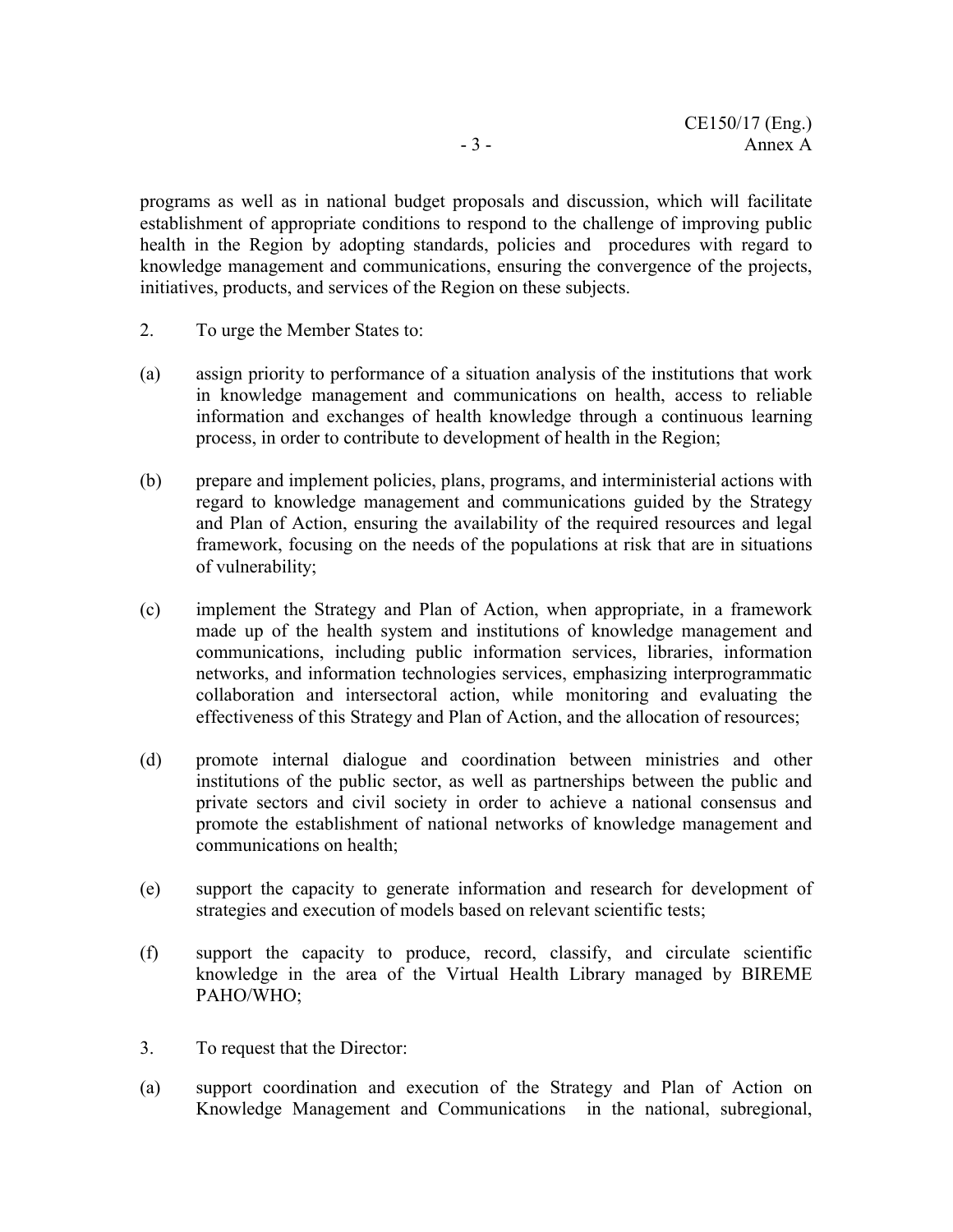regional, and interinstitutional areas, and provide the required support to the countries, including technical cooperation, for preparation and execution of the national plans of action;

- (b) strengthen relations with academic institutions and ministries of education in order to promote preparation and implementation of national digital literacy programs with the aim of improving the skills of people in the context of the new information society;
- (c) strengthen the internal communication strategy and activities in order to promote application of knowledge management and communication tools and methodologies;
- (d) facilitate the circulation of studies, reports, and solutions that serve as a model with regard to knowledge management and communications so that, with the appropriate modifications, they can be used by the Member States;
- (e) develop and maintain the regional Network of collaborating centers of the World Health Organization with regard to information, knowledge, and communications on health in collaboration with the Member States;
- (f) report periodically to the Governing Bodies on the progress and limitations in execution of the current Strategy and Plan of Action, as well as its adaptation to specific contexts and needs.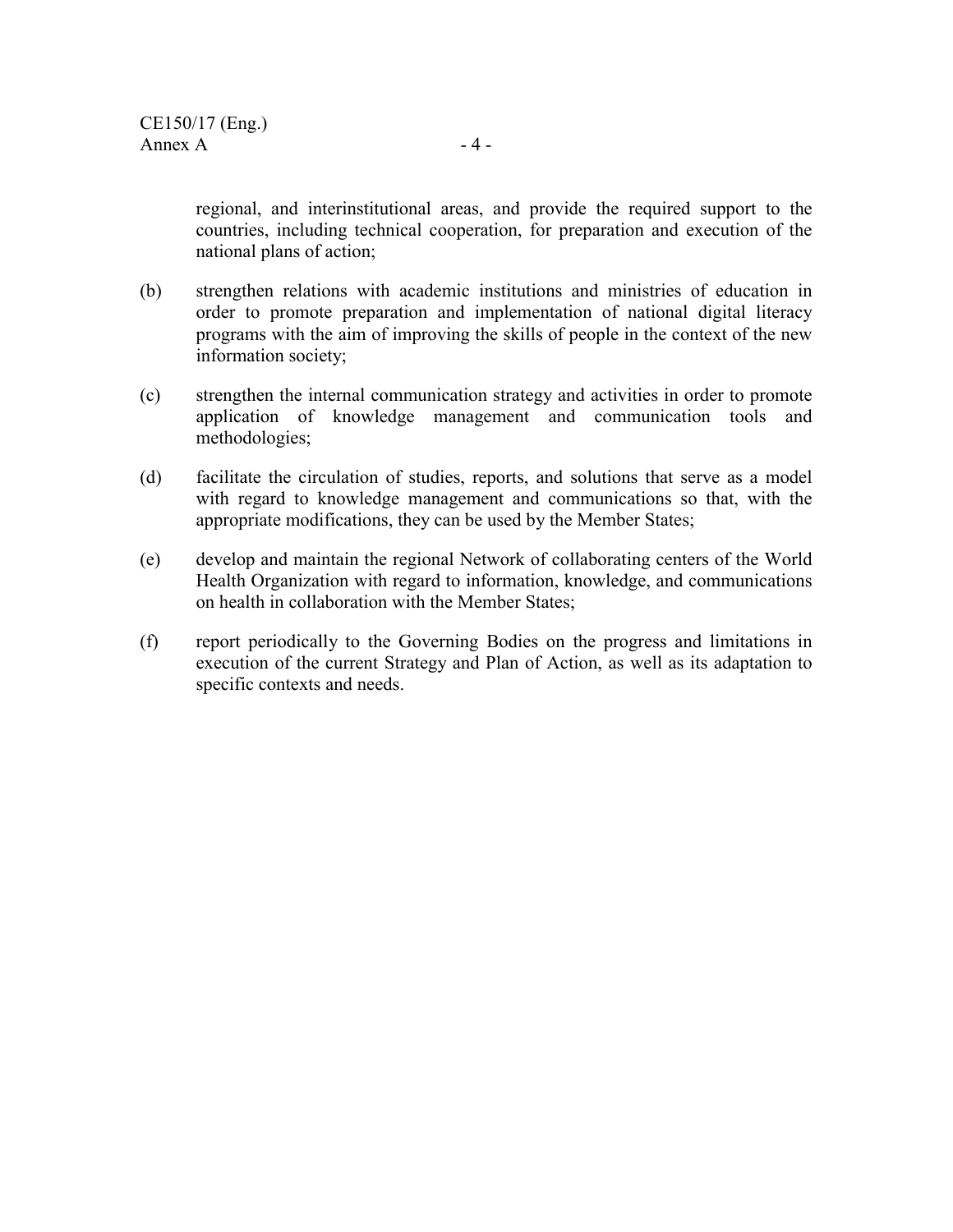

PAN AMERICAN HEALTH ORGANIZATION

 *Pan American Sanitary Bureau, Regional Office of the*

# WORLD HEALTH ORGANIZATION

CE150/17 (Eng.) Annex B

# **Report on the Financial and Administrative Implications for the Secretariat of the Proposed Resolution**

- **1. Agenda item:** 4.7: Strategy and Plan of Action on Knowledge Management and Communications
- **2. Linkage to Program Budget:**
- **(a) Area of work:** Knowledge Management and Communications
- **(b) Expected result:**

*Strategic Objective 5:* To reduce the health consequences of emergencies, disasters, crises, and conflicts, and minimize their social and economic impact.

*RER 5.6:* Effective communications issued, partnerships formed and coordination developed with organizations in the United Nations system, governments, local and international nongovernmental organizations, academic institutions and professional associations at the country, regional and global levels.

*Strategic Objective 11:* To strengthen leadership, governance and the evidence base of health systems.

- *RER 11.3:* Member States supported through technical cooperation to increase equitable access to, and dissemination and utilization of, health-relevant information, knowledge and scientific evidence for decision-making.
- *RER 11.5:* PAHO is the authoritative source and broker of evidence-based public health information and knowledge, providing essential health knowledge and *advocacy material to Member States, health partners and other stakeholders.*

*Strategic Objective 13:* To ensure an available, competent, responsive and productive health workforce to improve health outcomes.

*RER 13.4:* Member States supported through technical cooperation to strengthen education systems and strategies at the national level, with a view to develop and maintain health workers' competencies, centered on Primary Health Care.

*Strategic Objective 16:* To develop and sustain PAHO/WHO as a flexible, learning organization, enabling it to carry out its mandate more efficiently and effectively.

*RER 16.1:* PASB is a results based organization, whose work is guided by strategic and operational plans that build on lessons learned, reflect country and subregional needs, are developed jointly across the Organization, and are effectively used to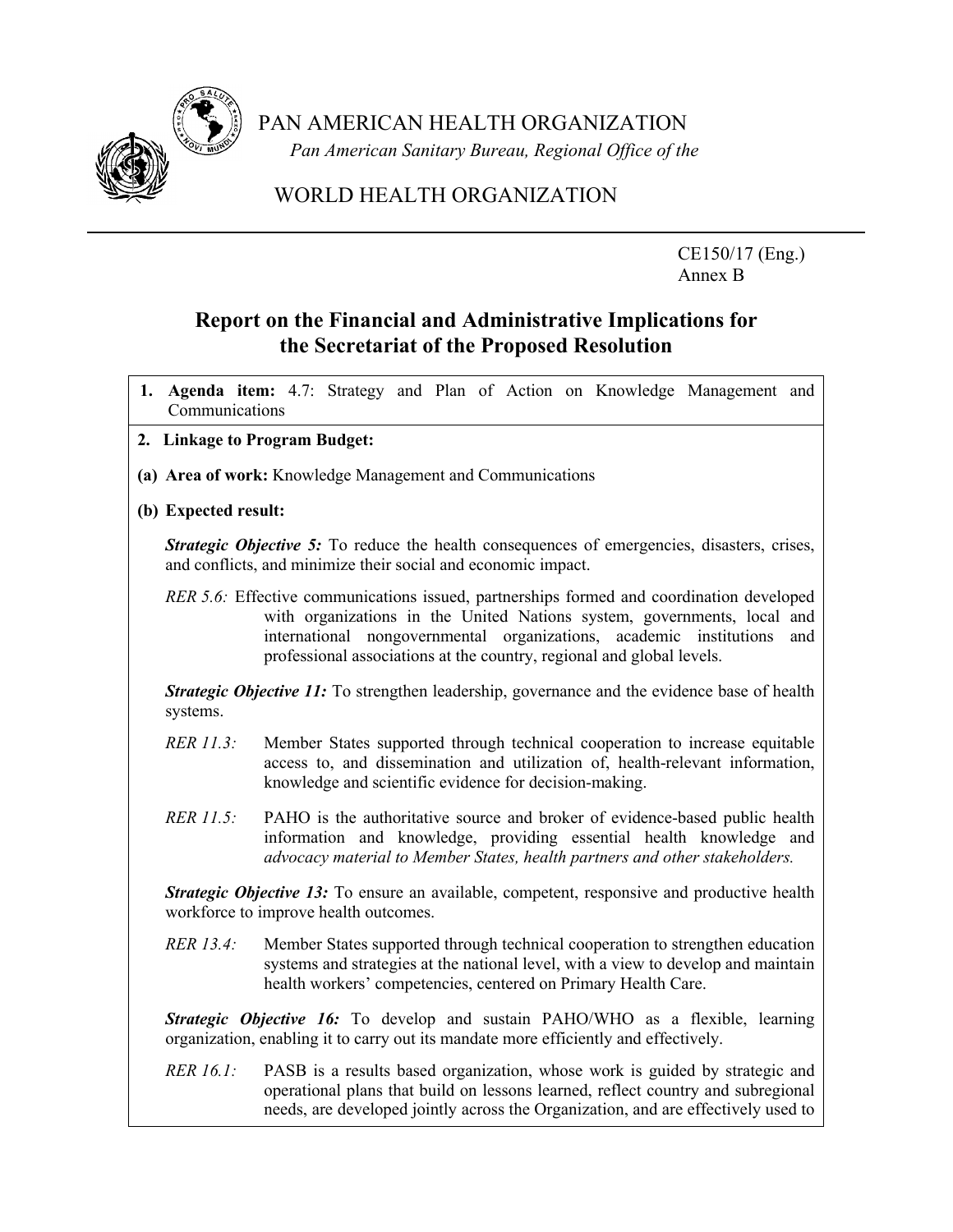#### monitor performance and evaluate results.

*RER 16.3:* Human Resource policies and practices promote *(a)* attracting and retaining qualified people with competencies required by the Organization, *(b)* effective and equitable performance and human resource management, *(c)* staff development and *(d)* ethical behavior.

## **3. Financial implications:**

## **(a) Total estimated cost for implementation over the lifecycle of the resolution (estimated to the nearest US\$10,000, including expenditures for staff and activities):**

The Pan American Health Organization will need the collaboration of other agencies of United Nations and other interested institutions in order to be able to execute the Plan. During the 2013-2018 period, the estimated annual expenditure for execution of the Plan of Action is US\$ 550,000 (this amount will increase by \$150,000 in the third and final year in order to perform evaluation tasks). The cost includes: hiring additional staff and execution of activities at the regional, subregional, and national levels (technical cooperation, studies, workshops, meetings, campaigns, follow-up and evaluation).

It should be taken into account that execution of the *Plan of Action on Knowledge Management and Communications* will produce substantial savings in the costs associated with delivery, organization, and evaluation of health services.

In the planning process, the Member States should estimate the costs of execution of this Plan of Action in their countries and make the budget adjustments that are necessary.

## **(b) Estimated cost for the 2013-2014 biennium (estimated to the nearest US\$10,000, including expenditures for staff and activities):**

US\$550,000 per year. In the third and final year this budget will increase by \$150,000.

- Staff: \$250,000
- Activities: \$300,000
- Evaluation: \$150,000 (Expenditures applicable in the third and final year)

# **(c) Of the estimated cost indicated in section** *(b)***, what part could be subsumed under existing programmed activities? :**

A total of 15% could be included in existing programmed activities.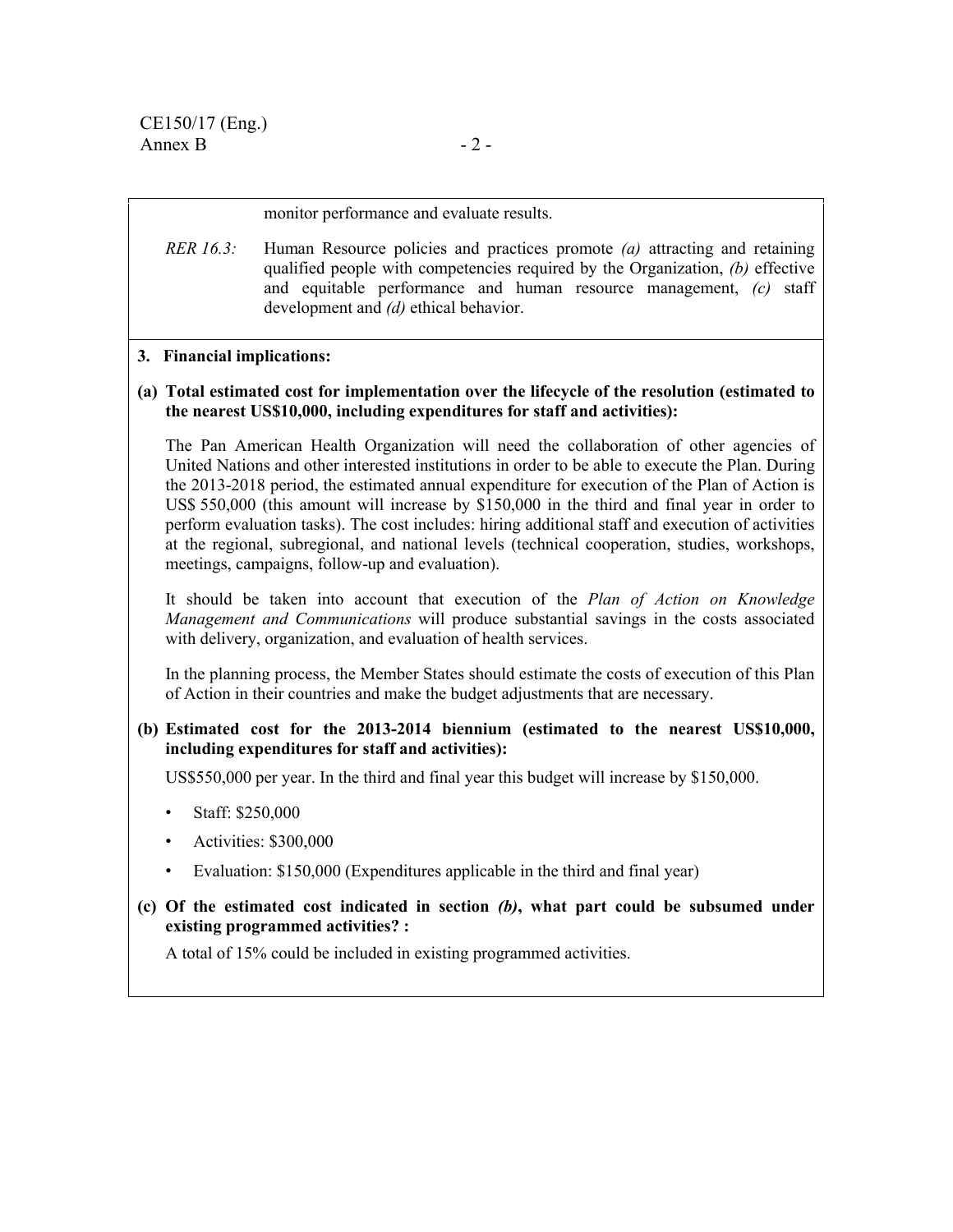#### **4. Administrative implications:**

#### **(a) Indicate the levels of the Organization at which measures would be taken:**

Regional, subregional, and national.

**(b) Additional staffing requirements (indicate additional required staff full-time equivalents, noting necessary skills profile):** 

In order to meet the planned targets, full-time employment of a person with expertise in knowledge management that coordinates a regional observatory on this subject and a person with expertise in communications that provides transversal support to the observatory and the countries of the Region will be required.

- **(c) Time frames (indicate broad time frames for implementation and evaluation of activities):** 
	- 2013: Approval and execution of the Strategy and Plan of Action
	- 2016: Evaluation of the first measures adopted
	- 2018: Final evaluation of execution of the Strategy and Plan of Action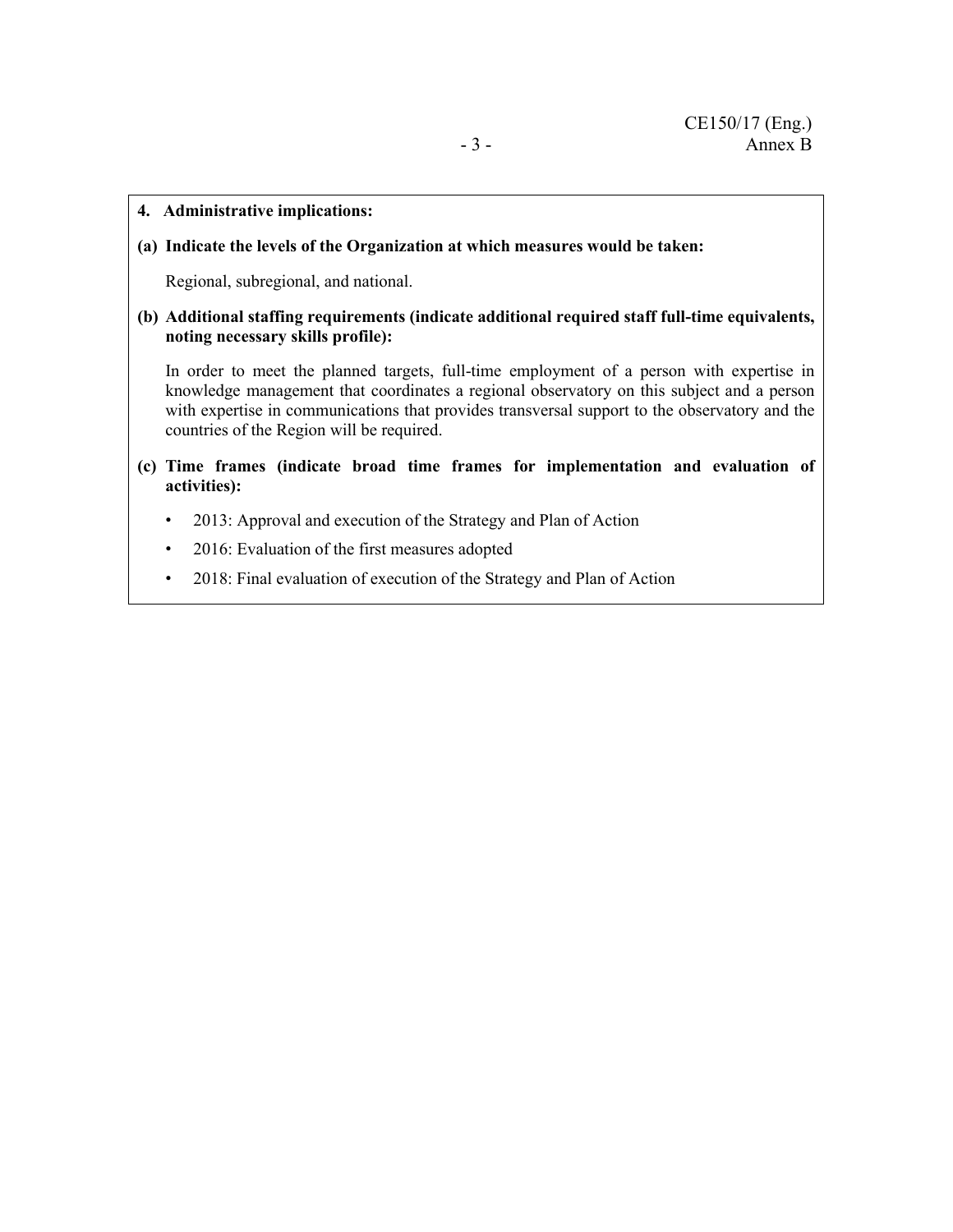

PAN AMERICAN HEALTH ORGANIZATION

 *Pan American Sanitary Bureau, Regional Office of the*

# WORLD HEALTH ORGANIZATION

CE150/17 (Eng.) Annex C

# **ANALYTICAL FORM TO LINK AGENDA ITEMS WITH ORGANIZATIONAL MANDATES**

- **1. Agenda item:** 4.7: Strategy and Plan of Action on Knowledge Management and Communications
- **2. Responsible unit:** Knowledge Management and Communications
- **3. Preparing officers:** Marcelo D'Agostino, Eliane Pereira dos Santos, Regina Castro, Gilles Collette, Ary Silva, Leticia Linn, Paulo Lyra, Myrna Marti and David Novillo (The document is a collaborative study of PAHO with other agencies of the United Nations, international experts and other associates).
- **4. List of collaborating centers and national institutions linked to this Agenda item:** 
	- National institutions of leadership and execution of health programs, information and documentation services, innovation, information technology and communication, academic institutions and others
	- Organizations of civil society
	- Organization of American States (OAS)
	- Economic Commission for Latin America and the Caribbean (ECLAC)
	- Economic System for Latin America and the Caribbean (LAES)
	- United States National Library of Medicine (NLM)
	- World Bank
	- Inter-American Development Bank (IDB)
	- International Development Research Centre (IDRC)
	- Professional associations from the field of knowledge management
	- All WHO collaborating centers that deal with the subject of the use of knowledge management and communications in the field of health
	- Ministries or departments of health
	- Ministries or departments of industry, innovation or technology
	- Ministries or departments of education
	- **Universities**
	- Nongovernmental organizations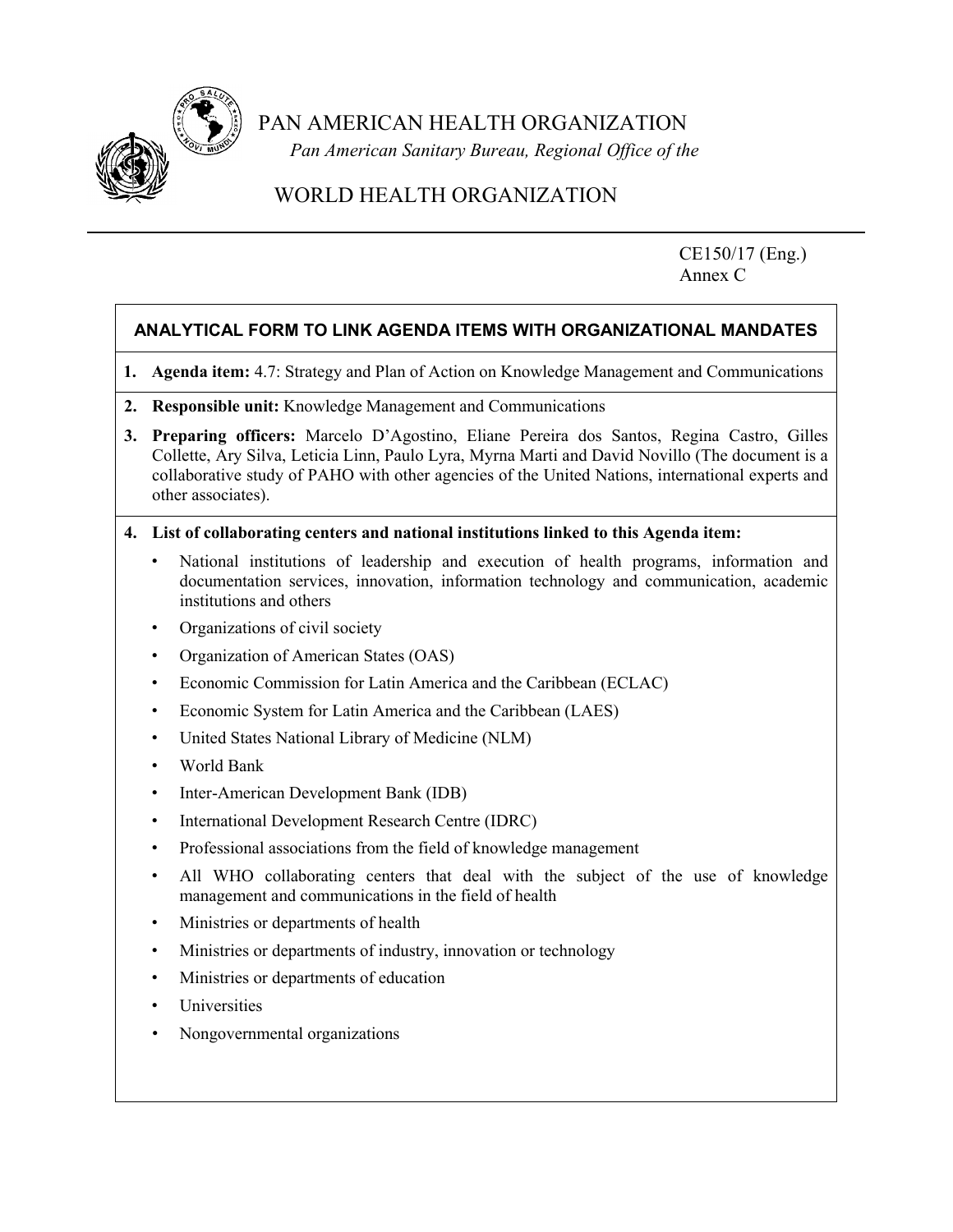## **5. Link between Agenda item and Health Agenda for the Americas 2008-2017**:

The agenda item is linked to the principles and values and the areas of action described in the Health Agenda for the Americas.

#### *Principles and values:*

Recognizing that the Region is heterogeneous, and that the countries and their populations have different needs and sociocultural methods for improvement of health, this agenda respects and fulfills the following principles and values found in the Health Agenda for the Americas:

- (a) *Human rights, universal access, and inclusion*. The Constitution of the World Health Organization establishes that "The enjoyment of the highest attainable standard of health is one of the fundamental rights of every human being without distinction of race, religion, political belief, economic or social condition." In order to make this right a reality, the countries should work to achieve universal access, integrity, quality and inclusion in the health systems that are available for people, families and communities. The health systems should be responsible to the citizens for achievement of these conditions.
- (b) *Pan American solidarity*. Solidarity, defined as collaboration between the countries of the Americas in order to progress in common interests and responsibilities to achieve shared goals is an essential condition for overcome health inequalities and improving health security in the Pan American region during crisis situations, emergencies and disasters.
- (c) *Equity in health*. The search for equity in health is shown in the effort to eliminate all inequities with regard to health that are preventable, unfair and can be remedied in the populations or groups. This search should emphasize the essential need to promote equality between the sexes with regard to health.
- (d) *Social participation*. The opportunity for the entire society to participate in defining and implementing public health policies, and evaluation of their results, is an essential factor in the progress and success of the health action program.

## *Areas of action:*

- Strengthen the National Health Authority
- Consider the Determinants of Health
- Increase Social Protection and Access to Quality Health Services

## **6. Link between Agenda item and Strategic Plan 2008-2012:**

The Strategy and Plan of Action is directly related to the following specific targets:

*Strategic Objective 5:* To reduce the health consequences of emergencies, disasters, crises, and conflicts, and minimize their social and economic impact.

*RER 5.6:* Effective communications issued, partnerships formed and coordination developed with organizations in the United Nations system, governments, local and international nongovernmental organizations, academic institutions and professional associations at the country, regional and global levels.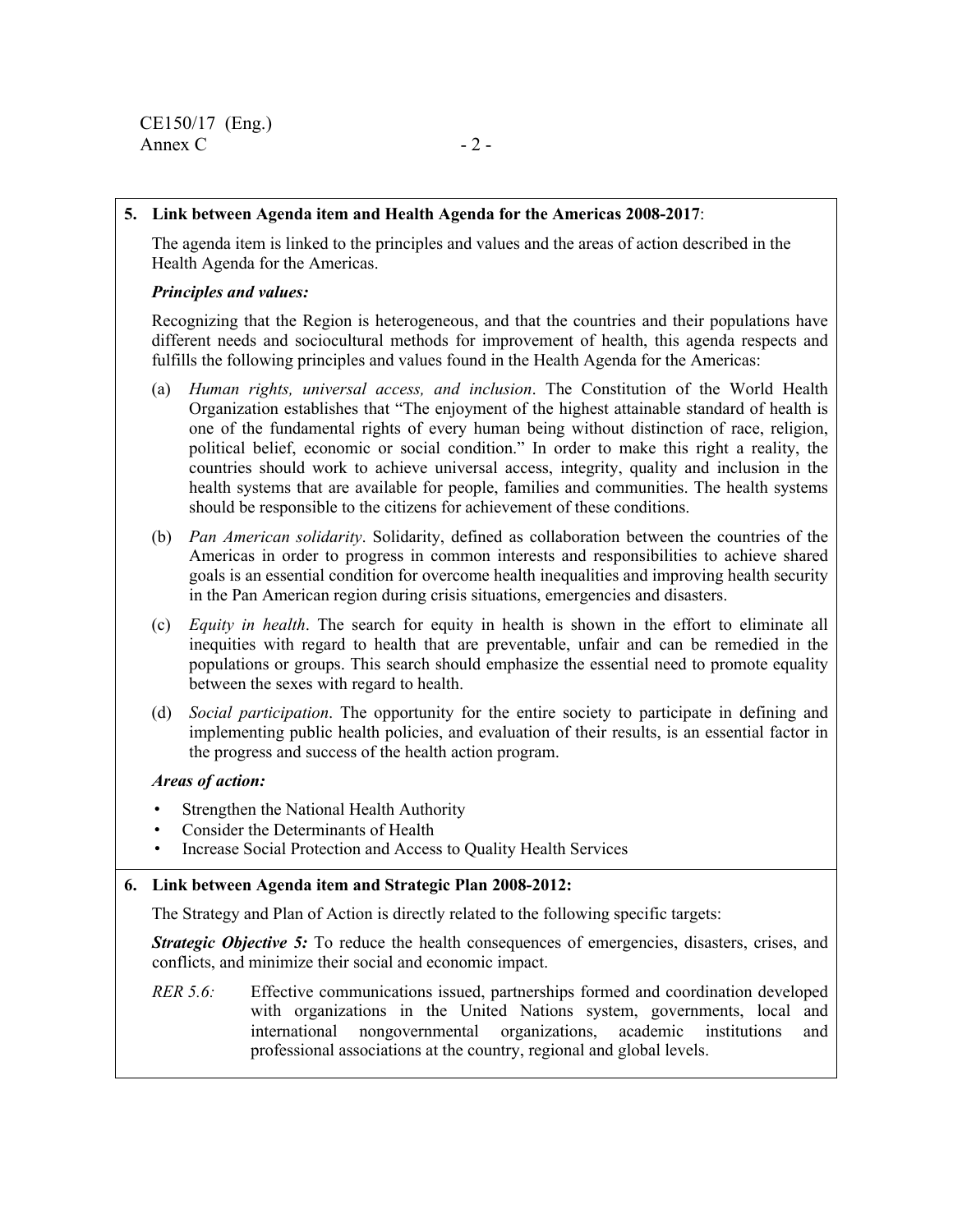*Strategic Objective 11:* To strengthen leadership, governance and the evidence base of health systems.

- *RER 11.3:* Member States supported through technical cooperation to increase equitable access to, and dissemination and utilization of, health-relevant information, knowledge and scientific evidence for decision-making.
- *RER 11.5:* PAHO is the authoritative source and broker of evidence-based public health information and knowledge, providing essential health knowledge and advocacy material to Member States, health partners and other stakeholders.

*Strategic Objective 13:* To ensure an available, competent, responsive and productive health workforce to improve health outcomes.

RER 13.4: Member States supported through technical cooperation to strengthen education systems and strategies at the national level, with a view to develop and maintain health workers' competencies, centered on Primary Health Care.

*Strategic Objective 16:* To develop and sustain PAHO/WHO as a flexible, learning organization, enabling it to carry out its mandate more efficiently and effectively.

- *RER 16.1:* PASB is a results based organization, whose work is guided by strategic and operational plans that build on lessons learned, reflect country and subregional needs, are developed jointly across the Organization, and are effectively used to monitor performance and evaluate results.
- *RER 16.3:* Human Resource policies and practices promote *(a)* attracting and retaining qualified people with competencies required by the Organization, *(b)* effective and equitable performance and human resource management*, (c)* staff development and *(d)* ethical behavior.

# **7. Best practices in this area and examples from countries in the Region of the Americas:**

- A total of 65% of countries offer information on health promotion and disease prevention, and 41% of the Member States surveyed can determine where the health services are located.
- The majority of countries use virtual collaboration platforms for achievement of their objectives.

## **8. Financial implications of this Agenda item:**

The Pan American Health Organization will need the collaboration of other agencies of the United Nations and other interested institutions in order to execute the Plan.

During the 2013-2018 period, the estimated annual expenditure for execution of the Plan of Action is US\$550,000 (this amount will increase by US\$150,000 in the third and final year in order to perform evaluation tasks). The cost includes: hiring additional staff and execution of activities at the regional, subregional, and national levels (technical cooperation, studies, workshops, meetings, campaigns, follow-up and evaluation).